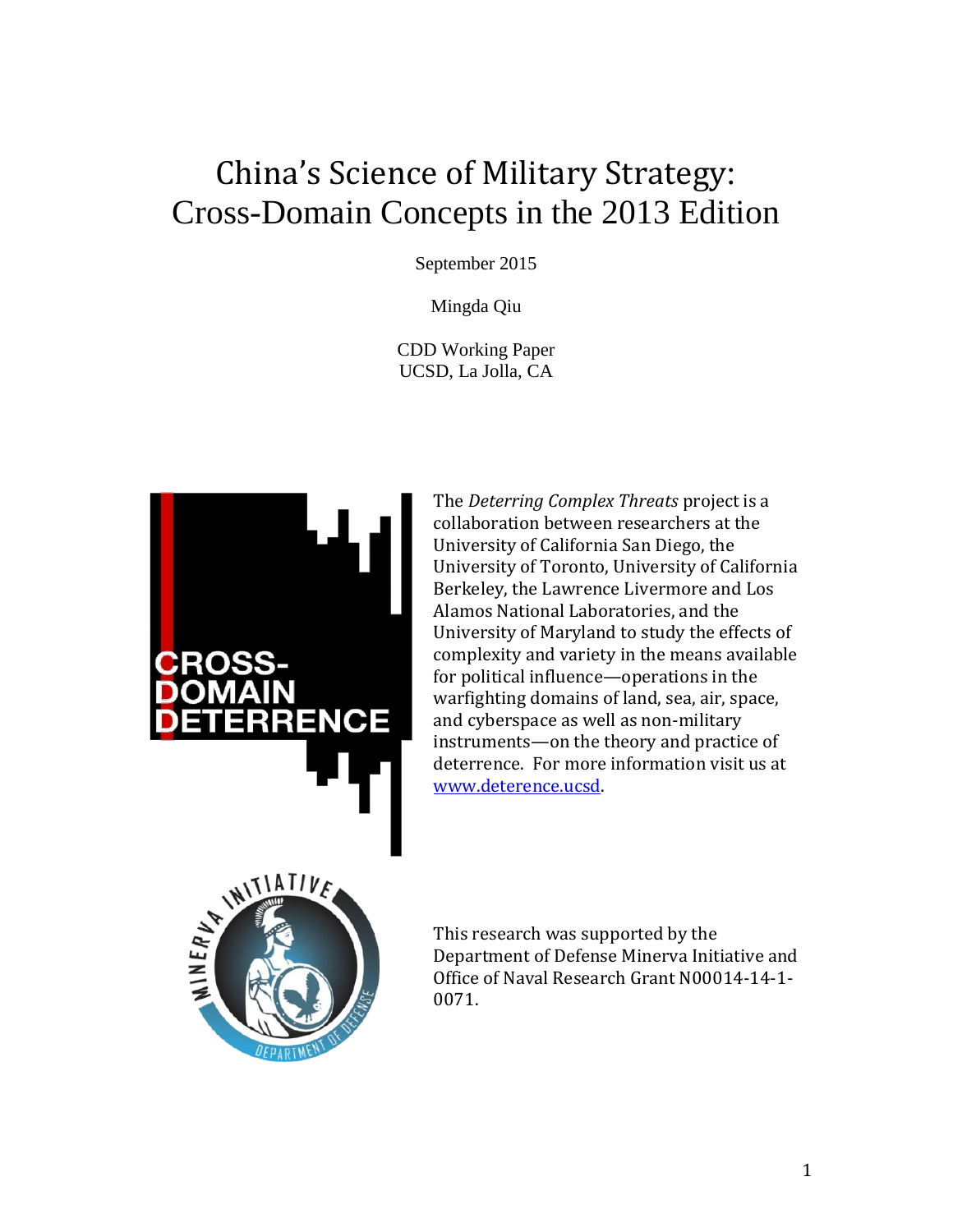## **Introduction**

The *Science of Military Strategy* is the capstone doctrinal publication of the Chinese People's Liberation Army (PLA). It is compiled and edited by the PLA's prestigious Academy of Military Science (AMS). The first two editions were published in 1987 and 2001 respectively. The 2013 edition is compiled by researchers from the Editorial Group for the Science of Military Strategy in the Research Department of Military Strategy, to meet the changing and developing circumstances in the PLA, China and the world. The book is regarded as a theorization of the PLA's military strategy, an important reference for the PLA in conducting training, education and research.

 In contrast to the previous two editions, the latest edition of the book incorporates new chapters that were not previously found.

- The strategic planning and guidance for the use of military force in the peaceful time.
- The strategic planning and guidance for military struggles<sup>1</sup> in nuclear area, space and cyberspace.
- Strategies for military branches and battle zones.
- Strategic space and strategic layout
- The planning and guidance for the construction of armed force with Chinese characteristics.

 The Academy of Military Science of the Chinese People's Liberation Army is "a research organ under the direct leadership of the Central Military Commission, a center for military science research, and headquarters for planning and coordinating such research in China." <sup>2</sup> Together with the University of National Defense, the AMS is a crucial military

l

<sup>1</sup> 斗争 *dou zheng*

<sup>2</sup> Academy of Military Science Official Website:

http://www.ams.ac.cn/portal/security/indexnew!jkgk\_english.action?subjectxsjlId=ab3201c9- 62f3-4061-879c-77b04293a539

"The AMS focuses its studies on national security strategy, military thought and military strategy, operational theory, national defense and armed forces building, military history, military political work and foreign military affairs, In addition, the AMS takes the task of developing doctrines and regulations, conducting experiment and assessment of joint operations and compiling military encyclopedia.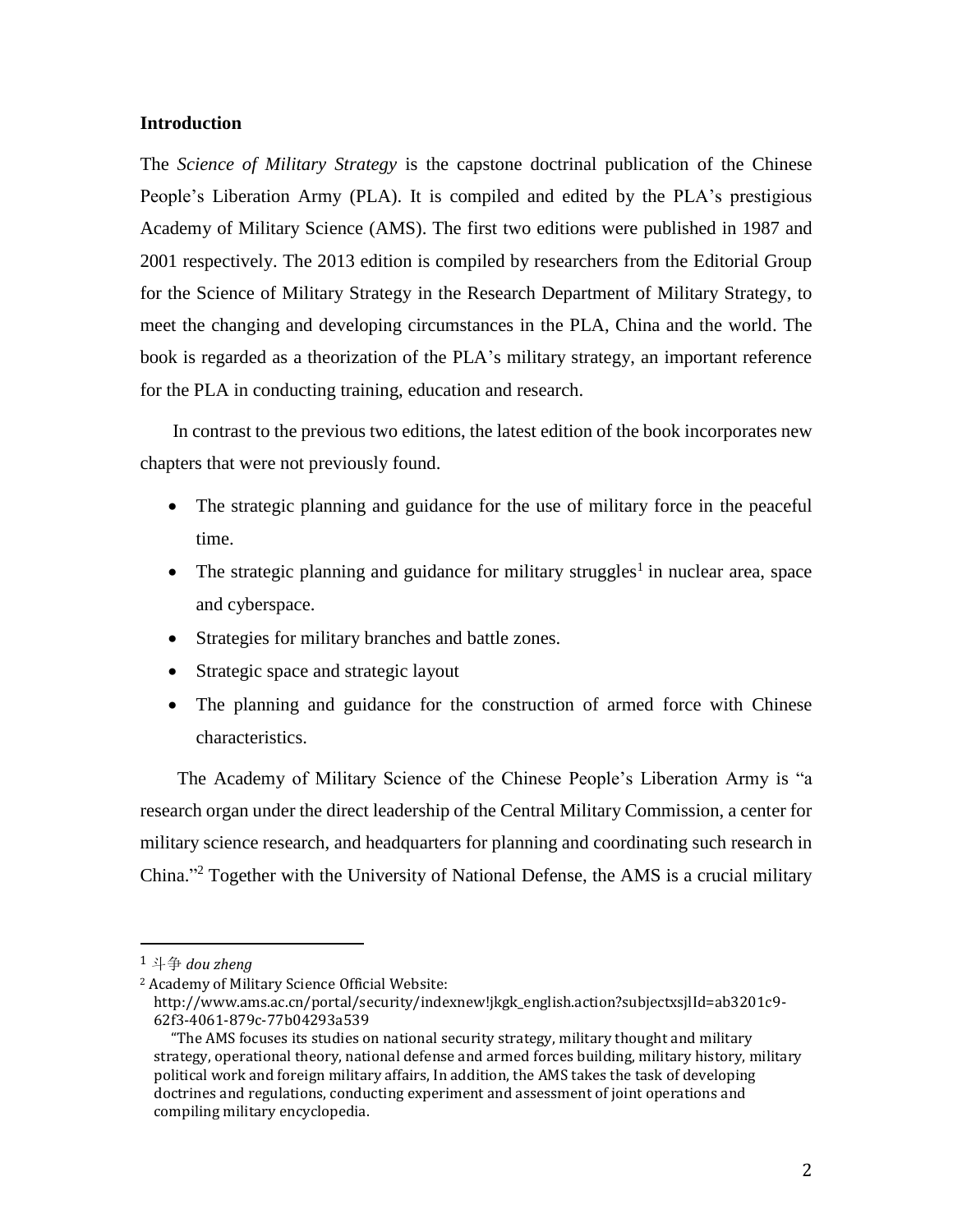research institution that draws researchers from both the academia and the field within the PLA.

 The new edition consists of 12 chapters in total – one chapter is dedicated to military deterrence, one chapter is dedicated to non-war military operation, and one chapter is dedicated to military struggles in the nuclear area, space and cyberspace. Besides the first six chapters, which lay-out the fundamentals for the international order that China is facing, and the characteristics of war that the PLA may involve in, it talks about specific strategies that PLA could employ in different fields from the seventh chapter onwards. The following section will illustrate the focuses of different chapters, with special emphasis on deterrencerelated texts. In general, the paper seeks to provide an overall review of the 2013 edition of The Science of Military Strategy, and provides the readers with a comparative perspective that entails the recent evolution in the PLA's emphasis of theorization.

#### **World Order and China's Role in the Changing Environment**

 The creation of a country's military strategy is fundamentally based on the perception that particular country has upon the world, and its own perceived position. In order to understand why a country chooses certain strategies, we have to examine the country's worldview, and its assessment about its own position, mission and goal in that particular environment.

 Historically, Chinese leaders have always had a unique interpretation about the world order in a particular period. Mao Zedong created the "Three Worlds" view, in which the US and its allies were the first world, the Soviet Union and its allies were the second, and all other countries were third. China's worldview at that time was characterized by the struggle between different worlds. Deng Xiaoping then made an important argument in the 1980s that a full-scale world war was not foreseeable in the near future. That argument transcended China's military strategy from exporting revolution and advocating class

Over half a century, the AMS has produced numerous original works and influential policy papers, and contributed greatly to the advancement of China's military science, and the modernization of national defense and armed forces."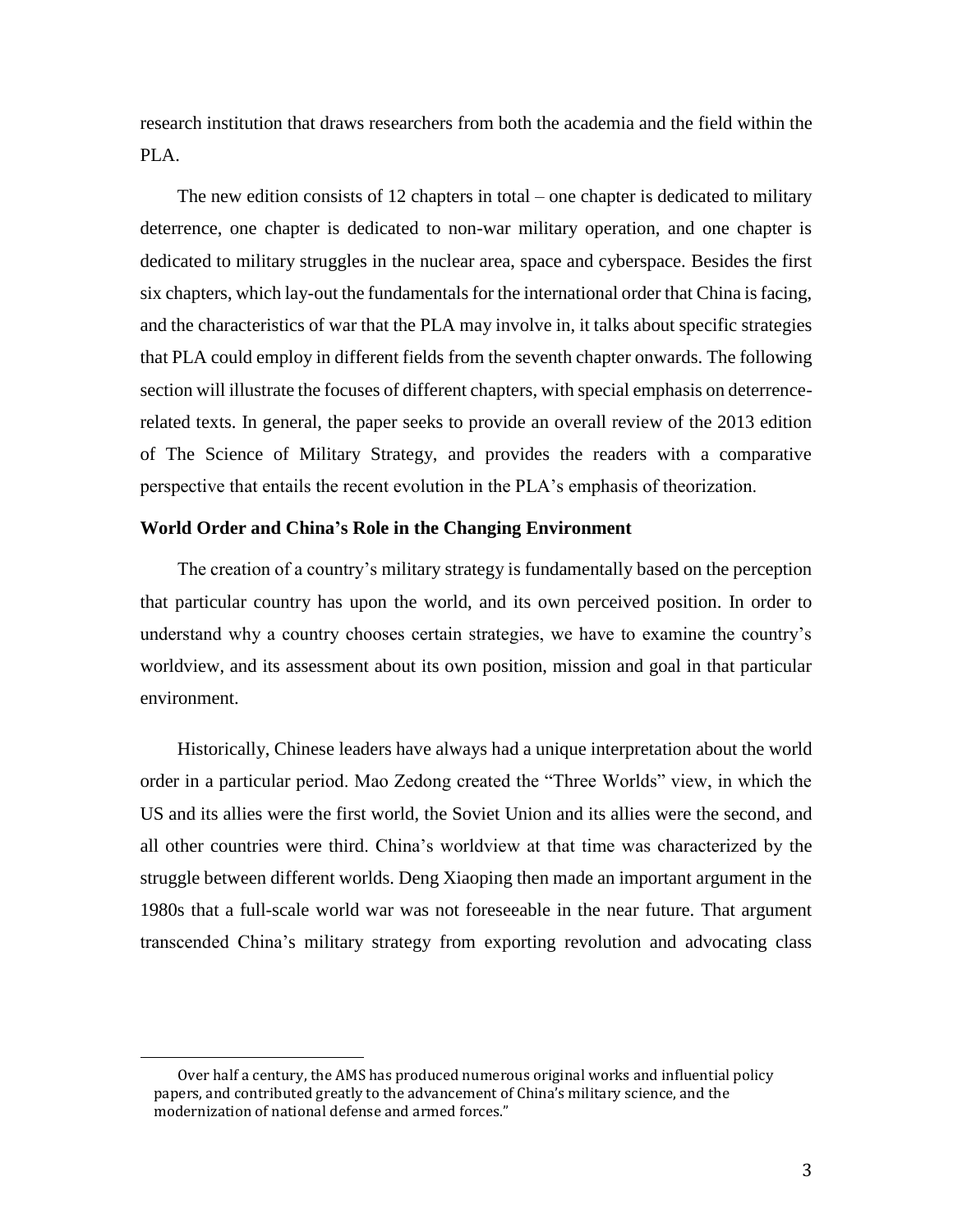struggle to national defense and self-preservation. As the Cold War came to an end and the world is ever changing, China's view about the world is modifying accordingly.

 *"The international strategic order is undergoing a structural change from unipolarity to multi-polarity…. Since the end of the Cold War and the disintegration of the Soviet Union, the US became the hegemon which maintained and manipulated the world order. The world was unprecedentedly unipolar…. In the 21st century, the old balance that was characterized by unipolarity is being shaken though the US still remains as the only superpower. A new international balance that is characterized by multipolarity and cogovernance as developmental tendency is being constructed…. The fundamental reason of change for the international strategic order is the economic inequality." 3*

 China believes the world will observe more frequent cooperation and competition among countries in the future than that in the past. The international relationship will become more complicated as the interdependence among countries is deepening. Militarily, countries will attempt to obtain advantageous edge so the struggle will be intensified. Geographically and politically, the pivot for international military struggle will be the Asia-Pacific region. Competing for new strategic space will be a path of military development for many countries.

 Hence, China defines its own role in accordance with its understanding about the world order and the changing situation. First, it reaffirms China's desire for all-around development, and it believes the process of multipolarization provides a platform and opportunity for such development. The globalization of international economy and the informatization of society grant China more momentum in its own development. Secondly, China's increasing national profile and strength further enable itself to create a desired safe environment. In general, this is a strategic opportunity for development.

#### **PLA' s Historic Mission**

<sup>3</sup> Research Department of Military Strategy. (2013). *The Science of Military Strategy.* Military Science Press. Pp.70.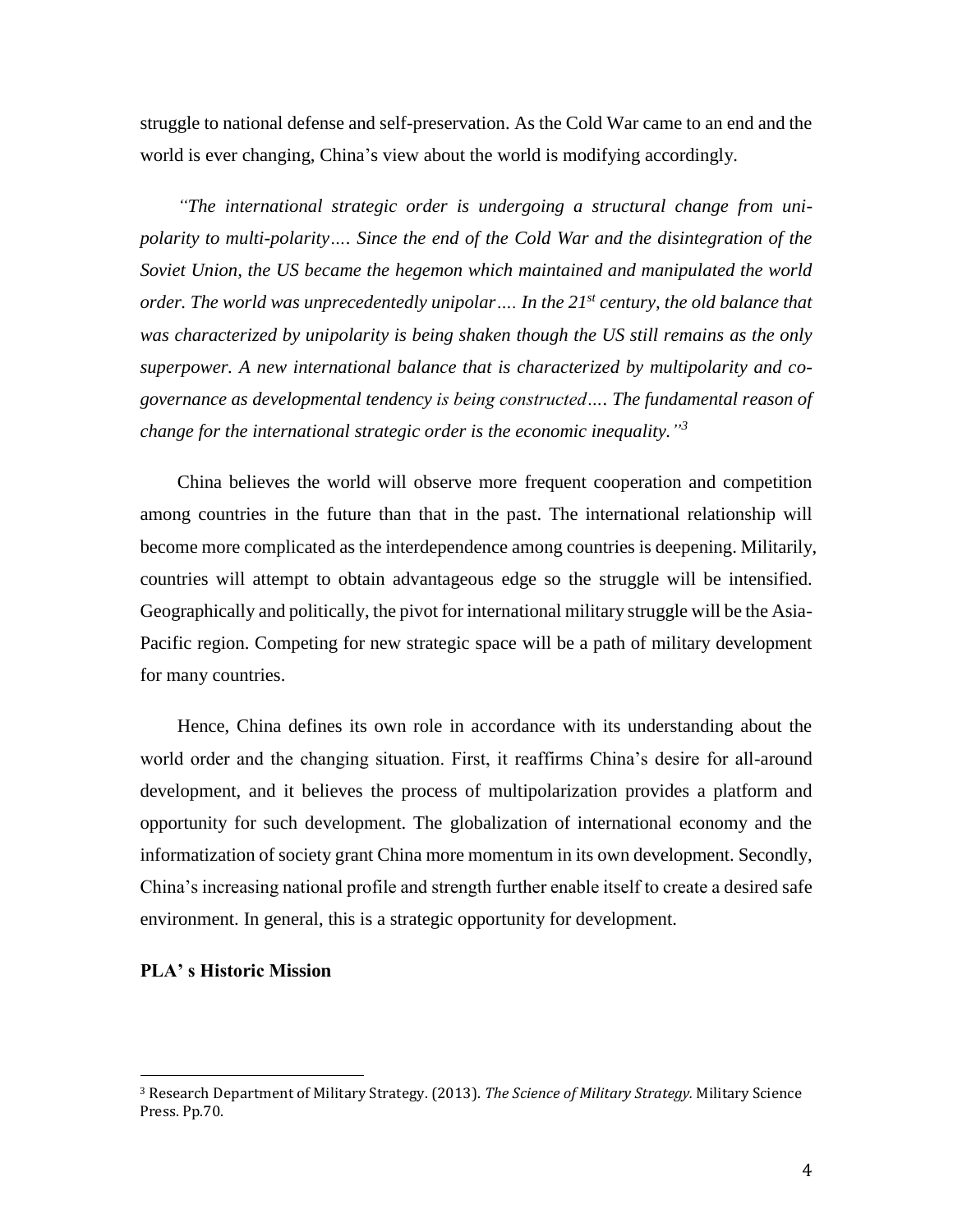The PLA, as the only legitimate armed force controlled by the Communist Party of China (CPC), is the primary executor of China's defense policy and military strategy. Its historic mission statement is closely relevant to China's worldview and its self-perceived role. In 2007, then President of the CPC's Central Military Committee Hu Jintao declared the PLA's historic mission in four aspects:

- Providing an important source of strength to consolidate the ruling position of the CPC.
- Providing a solid security guarantee to sustain the important period of strategic opportunity for national development.
- Providing a strong strategic support to safeguard national interests.
- Playing a major role to maintain world peace and promote common development.

 It is clearly stated in the mission statement that the PLA prioritizes the survival of the party regime over anything else. Beyond the survivability of the regime, the PLA pays attention to threats to China's national security and China's developmental potential. Furthermore, it demonstrates the determination to protect China's *national interests*, which is an ambiguous concept since national interests could always be fluid. In face of intensifying international competition, China acknowledges the fact that China's national interests might overlap with other countries, thus the PLA should be prepared to defend such interests when necessary. These national interests are no longer confined by China's territorial boundary, so inevitably the PLA is stepping outward. It is well exemplified by China's regular participation in anti-piracy and escorting missions at the Bay of Aden. Compared to its previous mission statements that emphasized the ability of defending China's territorial integrity and countering potential invasion, the PLA is undergoing a transformation from "war strategy" to "historic mission strategy," from "contingencybased strategy" to "capability-based strategy." 4

 However, China also assesses possible challenges and obstacles that may impede China's development in realizing its goals. China perceives there is a strategic containment

<sup>4</sup> Cheng, D. (2009). Prospects for China's Military Space Efforts*.* In Kamphausen, R., Lai, D. & Scobell, A. (Eds.). *Beyond the Strait: PLA Missions Other Than Taiwan*. U.S. Army War College.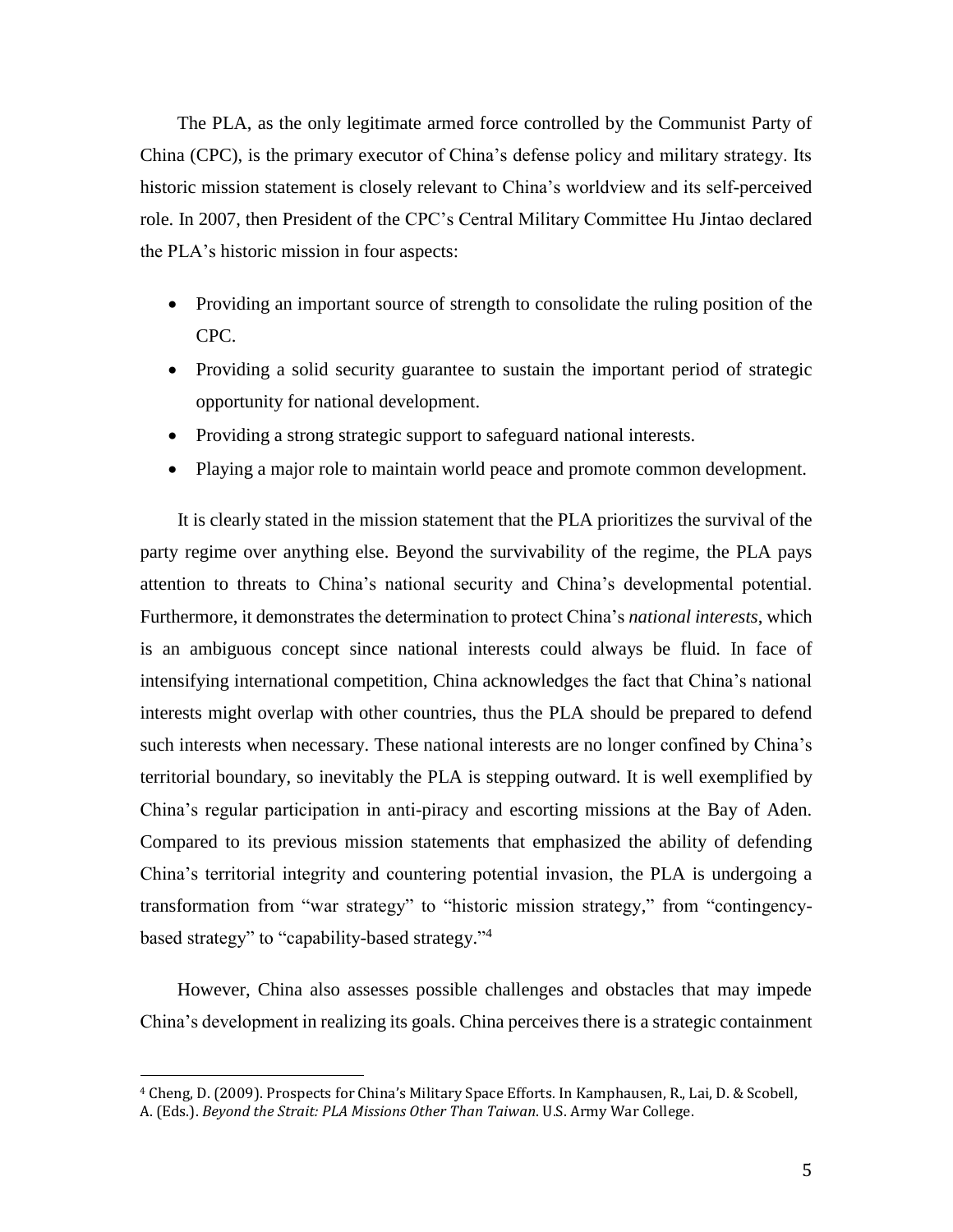against China, led by the US and its Asian-Pacific allies – Japan, South Korea, Taiwan, the Philippines, Australia, India, possibly Vietnam and some other Southeast Asian countries. Some of the countries constitute what China calls "the first island chain" which encircles China and hinders China's ability to venture into the West Pacific. Issues of regional security also come to China's attention as the territorial disputes over the South China Sea, East China Sea and along the Indo-Chinese border are intensifying. Any conflict in the surrounding area could possibly interrupt China's attempt for development. Taiwan, a province that China deems to be united eventually, is getting rather unpredictable as recent election has shown the mainland-inclined Kuomintang is losing its popularity and may even lose power in the coming presidential election. Other external threats include the resistance on the expansion of China's interests, and the military clashes taking place along the Chinese border that may force China to react. In early June 2015, the 14<sup>th</sup> Army Corps based in Yunnan Province carried out a live fire drill along the Chinese-Burmese border. The action was regarded as a reactive response to the infringement of Burmese fighter jets that caused casualties in the Chinese territory.

 Internally, the pressure of domestic stability is another issue, that catches the nerve of the Chinese Armed Forces. Though the PLA is not directly in charge of securing internal stability (the Armed Police is), it still has the responsibility in disaster relief and contingency response.

 With all these factors stated, Chinese scholars predict future wars that may involve China as *local wars under conditions of informatization*:

 *"Generally, the possibility of a large-scale ground invasion by an adversary is minimum. However, the danger of being the target of high-technological warfare, such as air-naval, air-space, and space-cyber wars, is intensifying. The threat from the east is more severe than that from the west, the threat from the sea is more severe than that from the ground; the threat from space and cyber network is gradually becoming true. The probability of conducting military operations to protect rights and limited oversea war operations is ever increasing. The most severe war threat is a large-scale strategic sudden attack launched by a strong adversary, which aims at destroying our war potential to force*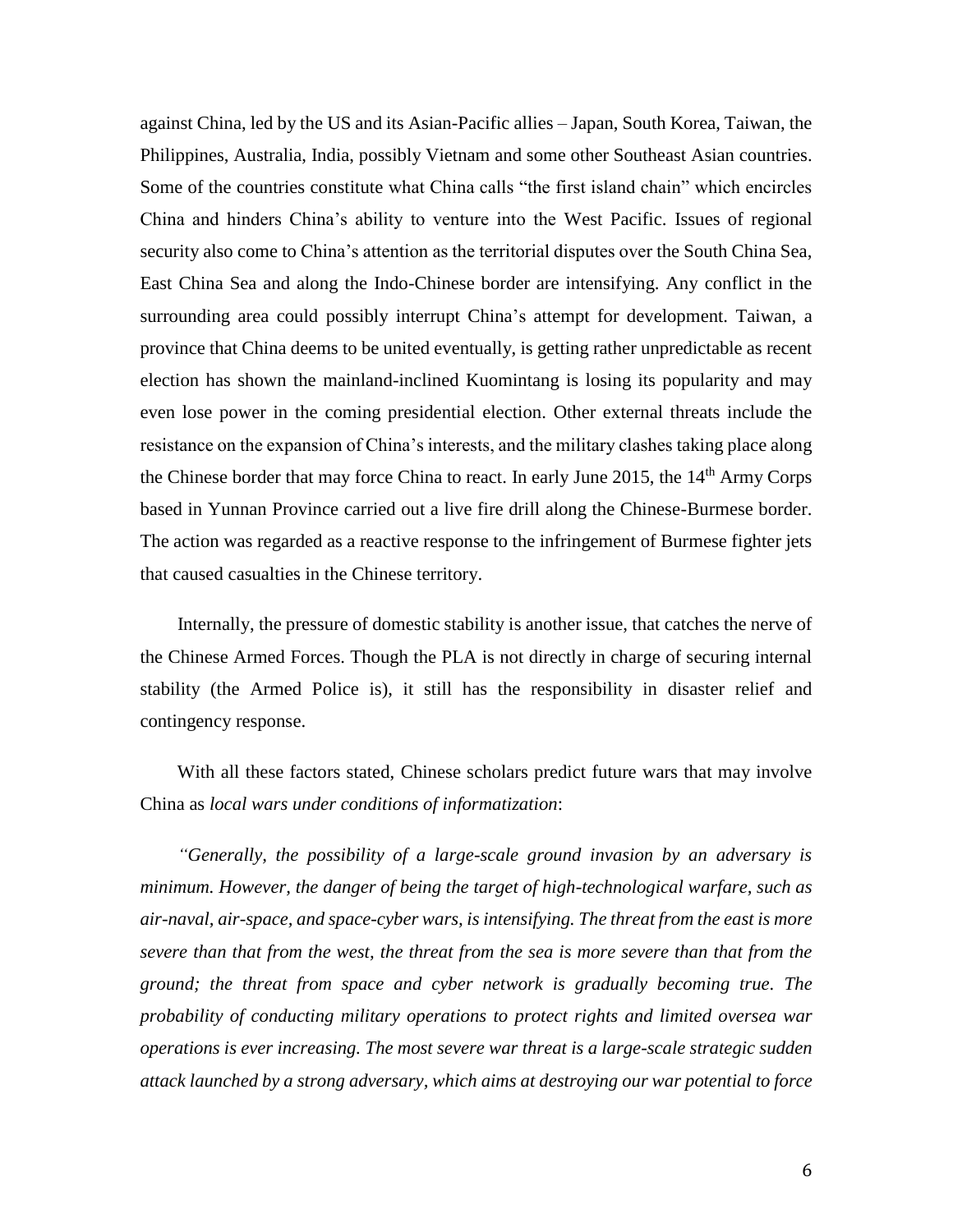*us to surrender. The most probable war threat is a limited military conflict from the sea. The war we need to prepare for, particularly given the background of nuclear deterrence, is a large-scale, and highly intensive local war from the sea." 5*

 Hence the PLA's historic mission is *winning local wars under conditions of informatization.* <sup>6</sup>

## **Conditions of Informatization**

 Because of the growing significance and sophistication that information technology plays in wars, the increasing pace of weaponry revolution, and the current period that all major countries are renewing their strategies, contemporary wars display the following fundamental characteristics:

## *Confrontation of systems as the fundamental manner of confrontation<sup>7</sup>*

 Wars under the informatized conditions are no longer purely confrontations of defense elements, operational units or armed forces. They are more of confrontations of the whole systems; each country has in political, economic, social, legal and of course, military aspects. The superiority in operational capacity does not necessarily translate into a victory when the whole system, including operational capacity, is being tested.

*Mid- and long-range accuracy strike as the determining method of operation<sup>8</sup>*

 Mechanical technology and information technology enable modern wars to be conducted remotely. Attacking the adversary from far distance to preserve oneself is a requirement on the levels of campaign, as well as of strategy.

*Power enhancement by using networked military information system<sup>9</sup>*

<sup>5</sup> Research Department of Military Strategy. (2013). *The Science of Military Strategy.* Military Science Press. Pp.100

<sup>6</sup> 打赢信息化条件下的局部战争 *daying xinxihua tiaojian xia de jubu zhanzheng*

<sup>7</sup> Research Department of Military Strategy. (2013). *The Science of Military Strategy.* Military Science Press. Pp.93.

<sup>8</sup> Ibid. Pp.94

<sup>9</sup> Ibid. Pp.94.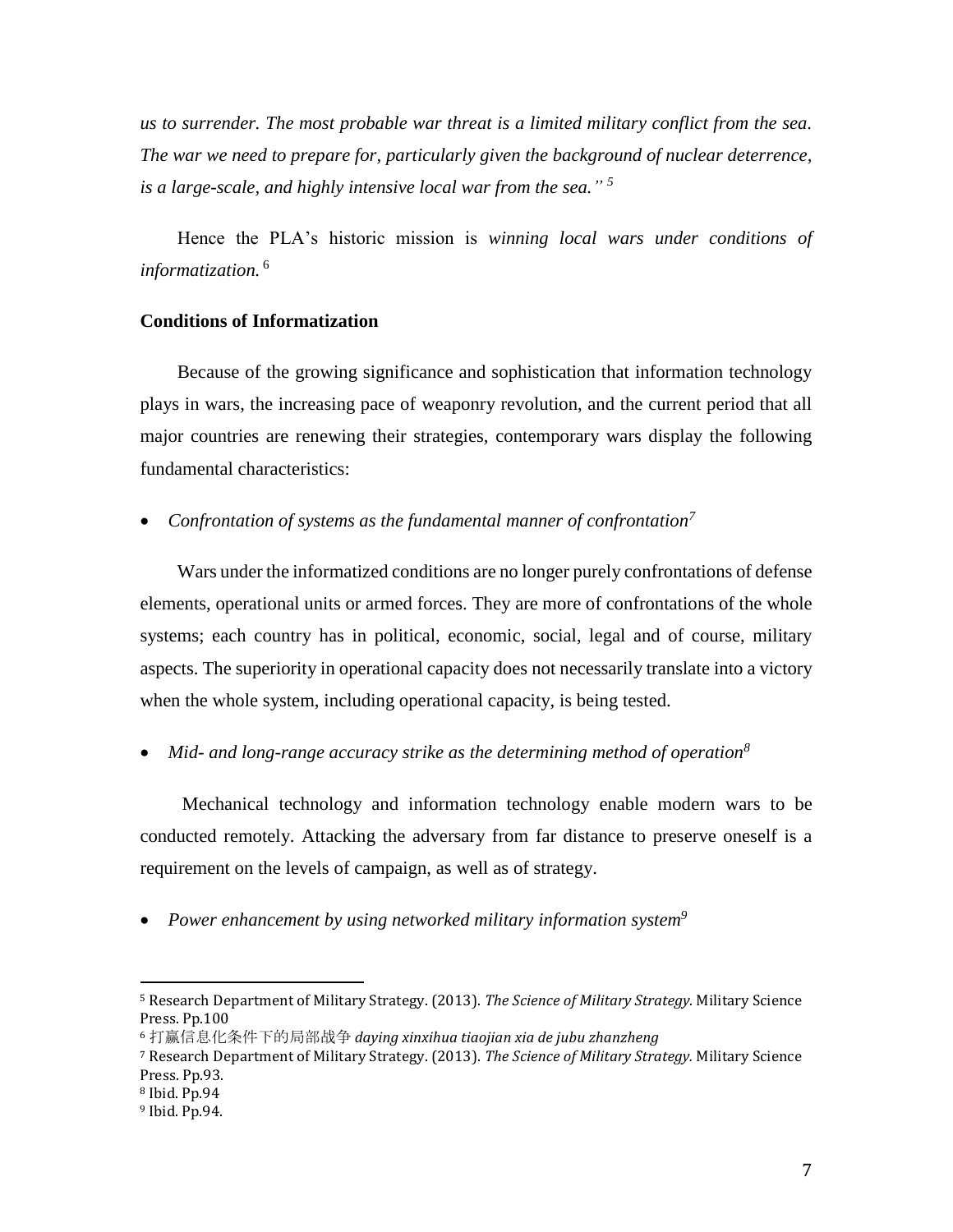Military operation is undergoing a transformation from platform-based during the industrial age, to network-based during the information age. Information networks effectively enhance the capacity and the efficiency of military operation.

*Unification of information and artillery as the main method of operation<sup>10</sup>*

 Information technology plays an exceptionally critical role, while combining with the artillery capacity that an army has. On one hand, information enhances the accuracy of fardistance striking. On the other hand, an informational attack could impede the ISR (intelligence, surveillance, reconnaissance) ability of the adversary, thus deepening the impact of an artillery strike.

*Area of operation expands from three-dimension to five-dimension<sup>11</sup>*

 As stated, the area of military operation is no longer constrained in land, sea and sky. Space and cyberspace have become integrated parts of military operation.

*The fast-movers dominates the slow-movers<sup>12</sup>*

 Time is a determining component in modern wars. Groups involved in a conflict attempt to reduce one's own time span of the "awareness – decision-making – operation" cycle meanwhile prolong that of the adversary.

*Unmanned, invisible and inaudible wars are emerging<sup>13</sup>*

 More advanced technologies are being used in the weapon production and military operation.

#### **Characteristics of Local Wars**

 The new edition stresses on the PLA's ability to contain the exaggeration of war into an uncontrollable stage and the heavy financial or logistical burdens a prolonged war may

<sup>10</sup> Ibid. Pp.95.

<sup>11</sup> Ibid. Pp.96.

<sup>12</sup> Ibid. Pp.96.

<sup>13</sup> Ibid. Pp.97.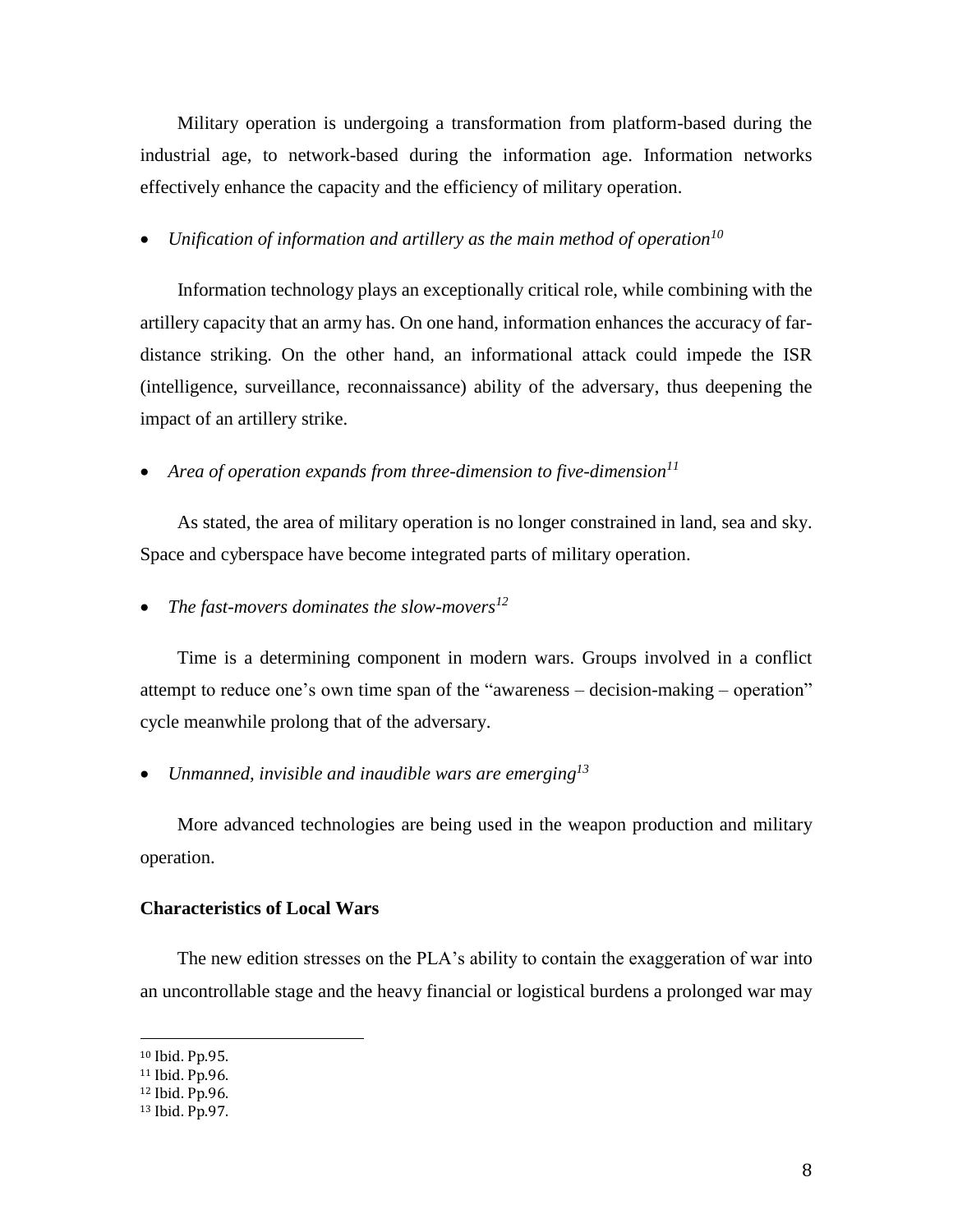impose on a country's economy. The use of high-tech weapons and combatting systems makes wars extremely costly. A prolonged war may even threaten the ruling basis of a government in a country. Therefore, the PLA's ability to control the exaggeration of war becomes crucial in sustaining China's peaceful development in case China is involved in a war. Moreover, it also points out China's reluctance in voluntarily engaging in war. Hence the importance of deterrence and other attempts which would prevent wars from breaking out is also emphasized. The controllability of conflicts requires the PLA to apply strategies with high efficiency and high flexibility.

 *"Our country has entered a critical stage of peaceful development, in which the top priority is development. In order to accommodate new changes in circumstance and mission, the PLA points out the historic mission of "Three Providing and One Promoting". [The new historic mission] extends the scope of function, and standardizes the guideline for military operation. Under the guidance of national strategic goal and the PLA's new historic mission, all military operations, including war operation, must adhere to the highest requirements of securing national interests, realizing the country's general goals, and promoting longterm security and stability for the country. Meanwhile, [all military operations] should avoid interrupting or destroying the process of our peaceful development. Therefore, [we] have to strictly control the operation goals by using controllable methods of war in local wars under conditions of informatization in the future, in order to better fulfill the general strategic goals as prescribed by the nation." 14*

 *"The goals of local wars are empirically reflected as limited political goals, limited military goals, and limited economic goals. [We] have to guide the war preparation and operation based on the above goals. [We] should strive to obtain:*

- *Moderate magnitudes of war: Instead of threatening the survival or completely eradicating the adversary's military capability, [we] should focus on forcing the adversary to compromise.*
- *Limited areas of war: Instead of covering all territories of the adversary and us, [we] should contain the war effect in certain regions.*

l

<sup>14</sup> Ibid. Pp.123.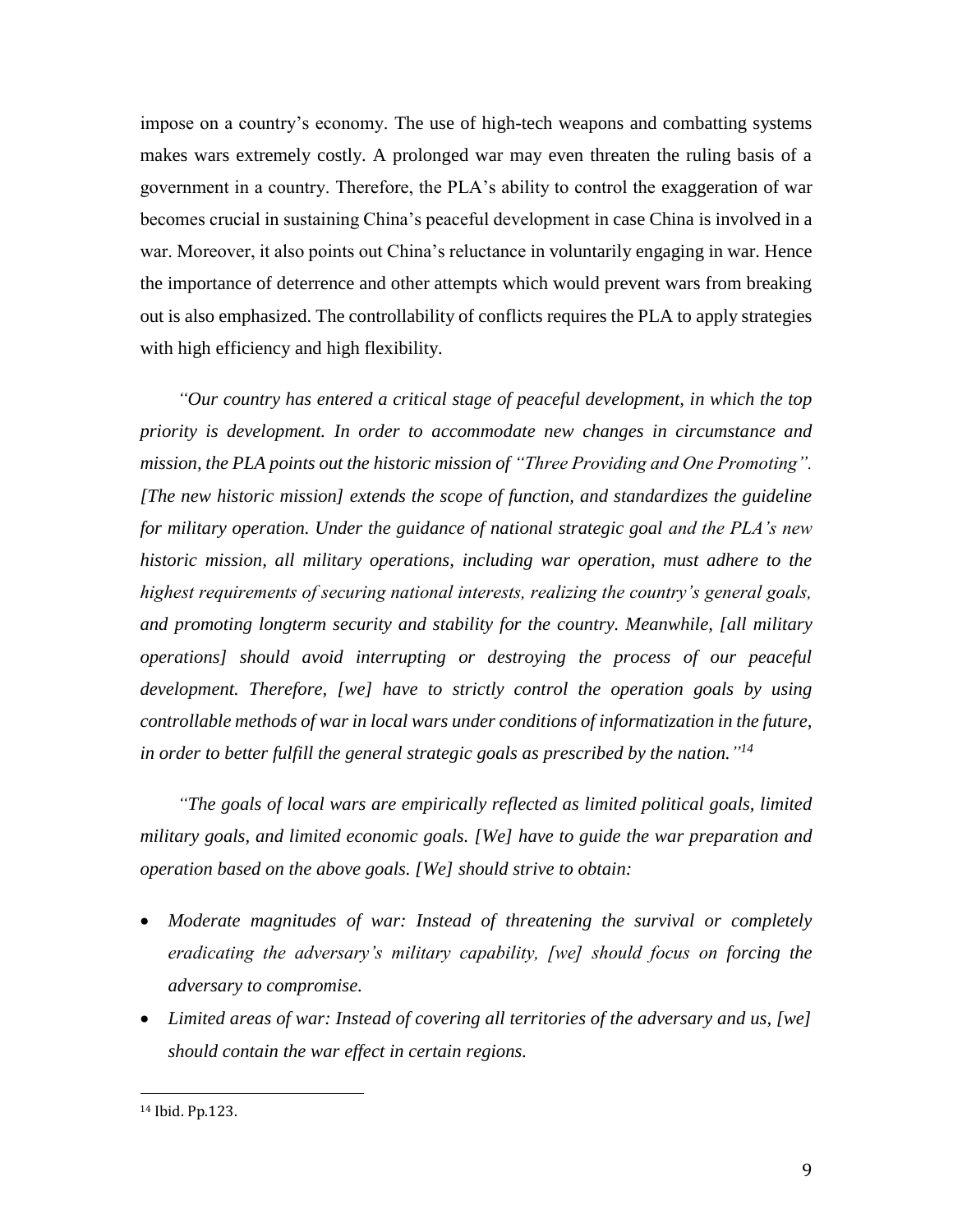- *Differentiated targets of striking: Instead of targeting at civilian facilities and personnel, [we] should spend effort in striking on targets with strategic importance in supporting war execution and sustainment, such as military-political leaders residence, military commanding center, high-tech weapons base, and critical logistic base.*
- *Prioritizing effectiveness of operation, respecting relevant international laws and conventions on war, deploying conventional weapons as much as possible rather than using weapons of massive destruction,*
- *Deploying reasonable number of troops, emphasizing the quality rather than the quantity.*
- *Pacing the war operation, decreasing the duration of operation."<sup>15</sup>*

## **Deterrence**

 The traditional Chinese military philosophy dictates that to subdue the enemy without fighting is the acme of skill.<sup>16</sup> Deterrence, as a way to prevent adversaries from taking war actions against China, is fairly emphasized in the new edition of the book. The new book defines *military deterrence<sup>17</sup>* as follows:

 *"Military deterrence is the strategic operation, with the threat to use or the actual use of military capability in order to influence the adversary's strategic judgments by making the adversary feel difficult to achieve anticipated targets or the cost may exceed the benefit, conducted by countries or political groups for certain political goals. In accordance with different criteria, military deterrence can be categorized as conventional or nuclear, space or nuclear, direct or indirect, regular or contingent, operational or non-operational, and local or global." 18*

 The book regards military activity as the extension of politics. Hence deterrence, as a subset of politics, is different from military operation. The fundamental goal of deterrence

<sup>15</sup> Ibid. Pp.124.

<sup>16</sup> 不战而屈人之兵, *buzhan er qu ren zhi bing*.

<sup>17</sup> 军事威慑,*junshi weishe*.

<sup>18</sup> Research Department of Military Strategy. (2013). *The Science of Military Strategy.* Military Science Press. Pp.134.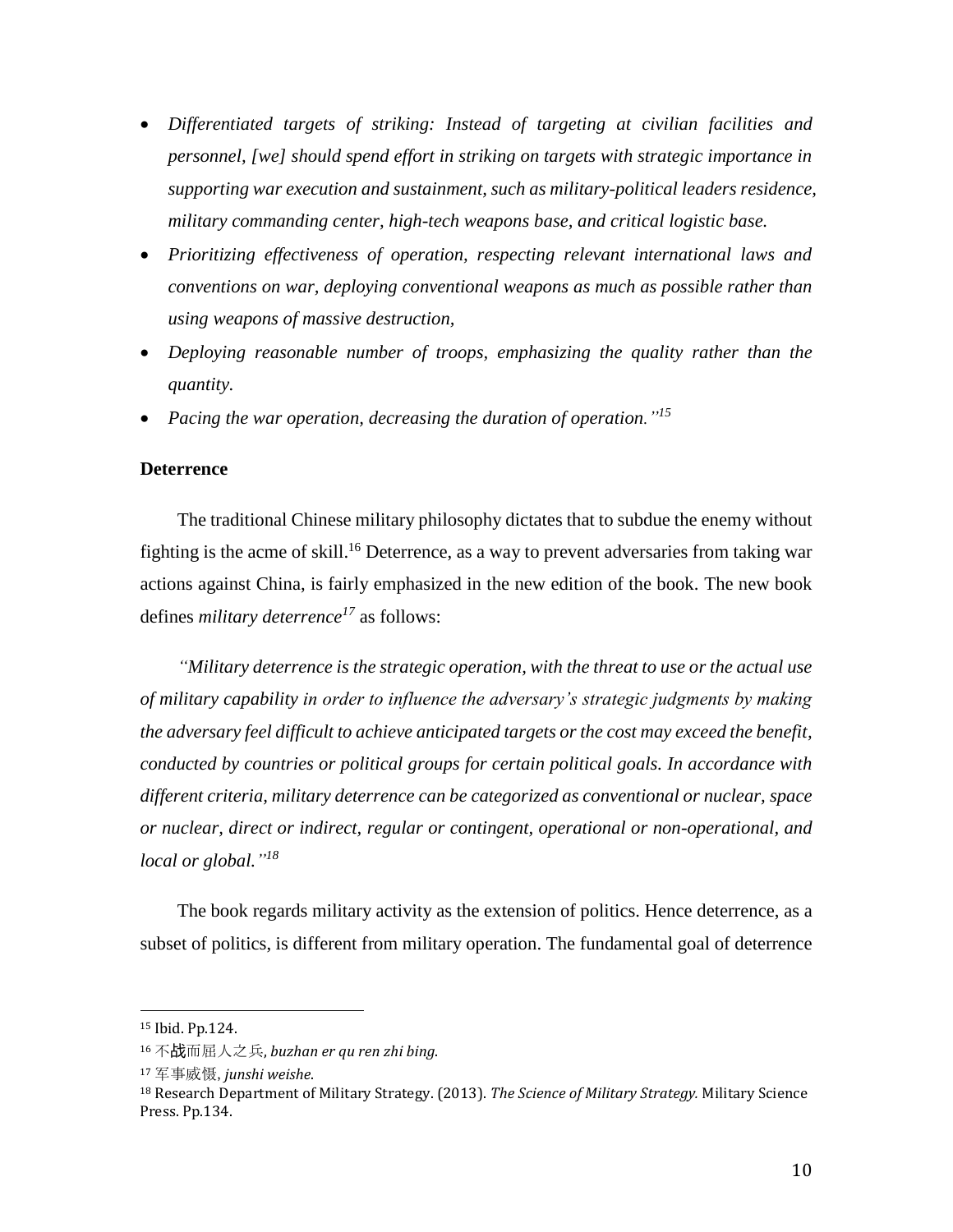is to prevent the adversary from taking aggressive action or actions that affects the interests. Deterrence is based on the use of potential violence instead of friendly negotiation and political compromises; its fundamental executive method is imposing threat.

 Deterrence is a political-military concept, as well as a psychological concept. The impact is conveyed by using certain actions, such as a display of capability, to send credible signals to the adversary. The adversary then interprets the signal and predicts detrimental, or unbearable outcomes if it takes aggressive actions that may trigger countermeasures. *"[Hence] the magnitude of deterrence, determination, and information conveyance are three critical components which work collectively to result in impacts of deterrence and achieving goals of deterrence." 19*

 During the Cold War, strategic nuclear weapons served as the main weapon of deterrence due to their capability of massive destruction. With the help of information technology, informatized conventional weapons can now also create massive destruction, thus could serve as weapons of deterrence and sometimes exhibit more credible deterrence effect due to its flexibility, controllability, directionality and spontaneity. *"Under the conditions of informatization, deterrence operation should aim at strategically most valuable, and most influential targets with deep and extensive political, economic, and military impacts. The goal is to attract wide attention from and impose utmost fear to the adversary and its people psychologically…. [We should] use the civilian population as the medium to spread and magnify the fear by creating all sorts of [potential] striking effects to disrupt and reduce the enemy's willingness to resist. [We should] try to spread the fear step by step but with increasing magnitude and impact, in order to maximize the effect of deterrence." 20*

As the 21<sup>st</sup> Century is unfolding, new changes in the international order dictates that the PLA need to modify its own deterrence strategy to reflect the ever-changing situation. China sees a strategic opportunity to stay in the current international order framework, but more actively voice its concerns to modify the order.

<sup>19</sup> Ibid. Pp.135.

<sup>20</sup> Ibid. Pp.139.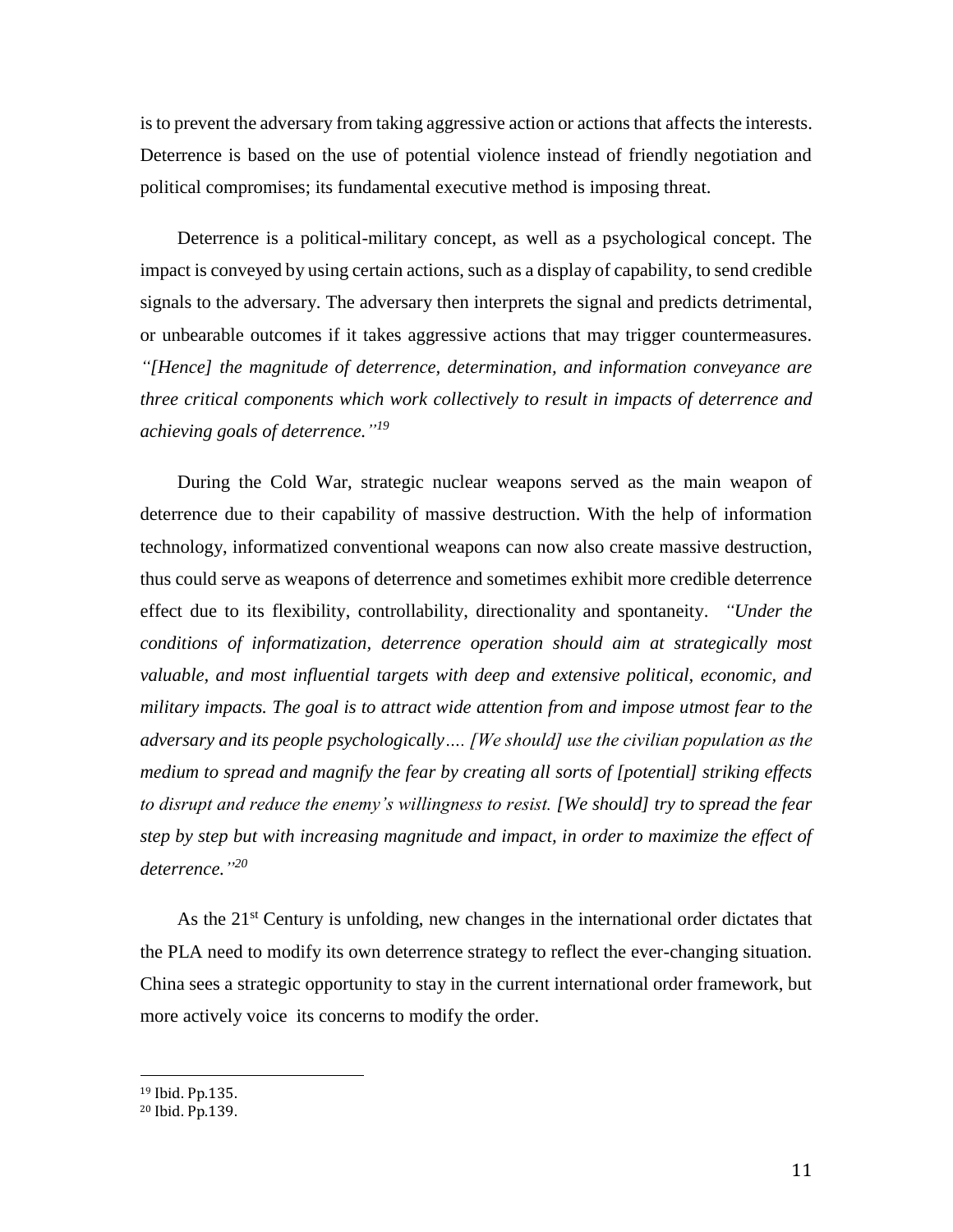*"In a new round of strategic game, our country could not react passively, nor break the existing international order voluntarily. [We] need to continue following the guideline of 'hide our capacities and bide our time, do something to make a difference', and actively participate in the shaping of international and local orders. [We should] apply controllable, flexible and gradual measures to relieve pressure on our security, demonstrate our country's will, extend the national interests, and translate the general change in world order into an opportunity for national rise as maximum as possible."<sup>21</sup>*

 *"[We should] widen the 'spectrum' of military strategy, in order to transform our military strategy from the traditional 'war strategy' into a 'strategy that fulfills the PLA's historic missions'. Regarding the facts that conventional and unconventional threats to security are intertwining, national survival and national development are both at stake, [we] need to focus on the strategic use of military force at peaceful times and emphasizes the strategic function of military deterrence and non-war military actions, while maintaining the core as war preparation and execution. [We need to] correctly apply the three fundamental methods for the use of military force during peaceful times – war, military deterrence, and non-war military actions , accompanying with ample strategic methods to increase the number of strategic options and enhance strategic flexibility, to prevent war, win war, secure stability and defend interests."<sup>22</sup>*

 The PLA strives to build reliable and credible deterrence capacity. Its main objectives, as identified by the AMS book are:

- *Securing the strategic opportunity for development as the goal of deterrence.*
- *Preventing and containing crisis as the focus of operation.*
- *Enhancing capability of military struggle as the foundation of deterrence.*
- *Wining local wars under the conditions of informatization as the core of deterrence.*
- *Joining military and civilian capability as the way to increase the deterrence capacity.<sup>23</sup>*

<sup>21</sup> Ibid. Pp.110.

<sup>22</sup> Ibid. Pp.116-117.

<sup>23</sup> Ibid. Pp.143-145.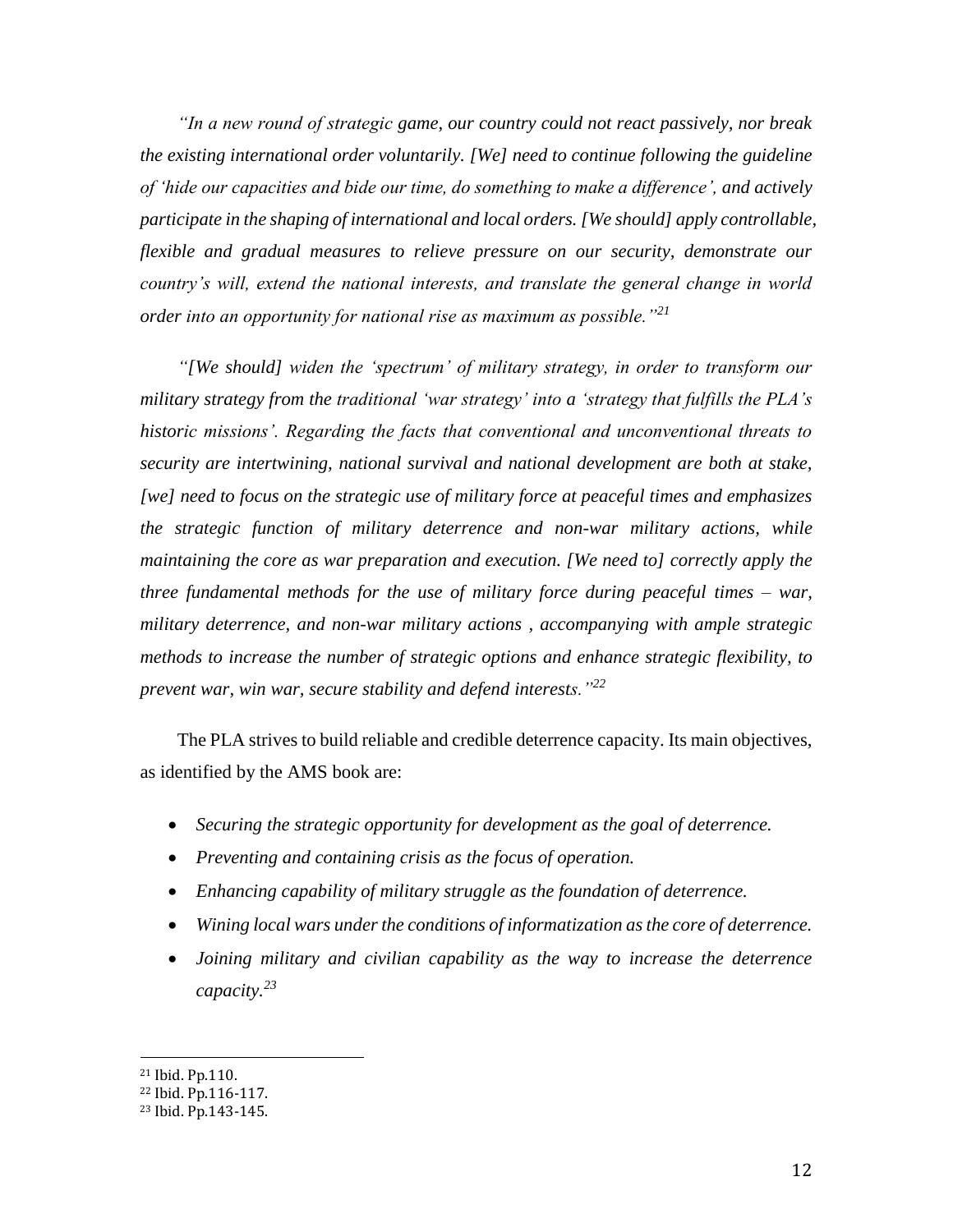*"Historically and practically, China's military deterrence has the characteristics of defensiveness and limitedness, which is fundamentally different from the deterrence strategies of Western countries such as the US. China's military deterrence serves to prevent external invasion, contain crisis from escalating into war, or counter the hegemonic deterrence from other countries. It does not aim at threatening or forcing other countries with military force, nor seeking regional and global hegemon…. Strategically, military deterrence is a subset of the strategy of active defense. [China] seeks to deter small wars thus to prevent larger wars, based on self-defensiveness, and strategic limitedness. It is an active counteraction to the invasive actions which infringe China's interests. It is not offensive or preemptive." 24* 

Generally, China aims to build up a system of deterrence with the following forces:

- *Small but strong and effective nuclear force*
- *Informatized conventional operational force*
- *Information warfare force which could be advantageous in a local information confrontation*
- *Flexible and various space force*
- *Innovative and developmental civilian deterrence force<sup>25</sup>*

 The issue of credibility is a critical component in assessing the effectiveness of a deterrence system. If the deterrence signal is not convincing enough for the adversary to believe that the predicted result would take place if it has been triggered, the deterrence strategy is failing. China's military strategists believe the best way to show credibility is through innovating a high-technological weapon system and building up war capacity to thwart potential adversaries from taking action. Practically, weapon tests, force exercises, new force deployment and actual use of force are ways to demonstrate the credibility of deterrence.<sup>26</sup> The ASAT (anti-satellite) missile test conducted in 2007 is an example of

<sup>24</sup> Ibid. Pp.145.

<sup>25</sup> Ibid. Pp.148.

<sup>26</sup> Cheng, D. (2009). Prospects for China's Military Space Efforts*.* In Kamphausen, R., Lai, D. & Scobell,

A. (Eds.). *Beyond the Strait: PLA Missions Other Than Taiwan*. U.S. Army War College.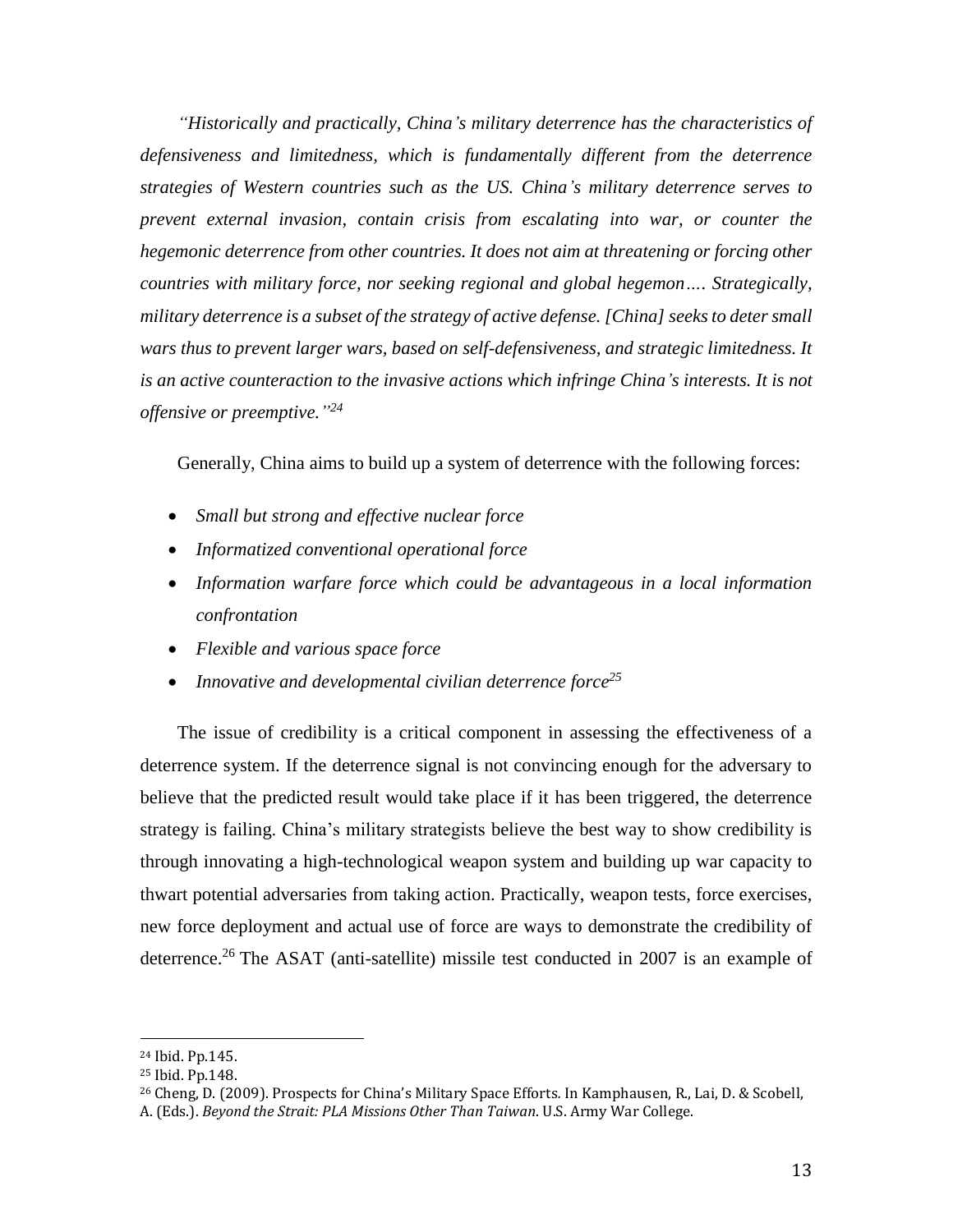such demonstration. China aims to create asymmetry in certain domains through demonstrating credibility.

 *"Brand-new methods of deterrence, based on new theory, new mechanism and new technology, could effectively create more uncertainty when the adversary is evaluating the two sides' military capabilities, and affect the adversary's original strategic plan. In this way, the credibility of deterrence is enhanced. In particular, the emergence of new deterrence forces, based on new technology such as information, cyberspace, space, and new-material technologies, is revolutionarily changing the mechanism, method, and area of operation. It heralds a completely new method of deterrence, symbolized by constructing asymmetrical method of deterrence." 27*

## **Space & Space Deterrence**

 China defines space*, <sup>28</sup>* as the space above 100km from the earth surface, beyond the altitude limit of air-combustion engine-powered aircraft.<sup>29</sup> Only satellite, certain types of long-range missiles, spacecraft and other astronomic modules could reach.

 The role space plays in China's military thinking is constantly changing. The terminology that describes the role of space changes from "a supportive component" in 1997 to "a major component" in 2002.<sup>30</sup> The latest explanation in the AMS book is as the following:

 *"The development of space force, particularly the military space force, has become a*  leading component of economic and technological developments, as well as an important *foundation for protecting the safety of space assets. Moreover, it supports the effort in improving strategic deterrence capability and the expansion in national interests. It is* 

<sup>27</sup> Research Department of Military Strategy. (2013). *The Science of Military Strategy.* Military Science Press. Pp.150.

<sup>28</sup> 空间, *kongjian.*

<sup>29</sup> Research Department of Military Strategy. (2013). *The Science of Military Strategy.* Military Science Press. P. 178.

<sup>30</sup> Ibid. Pp. 179.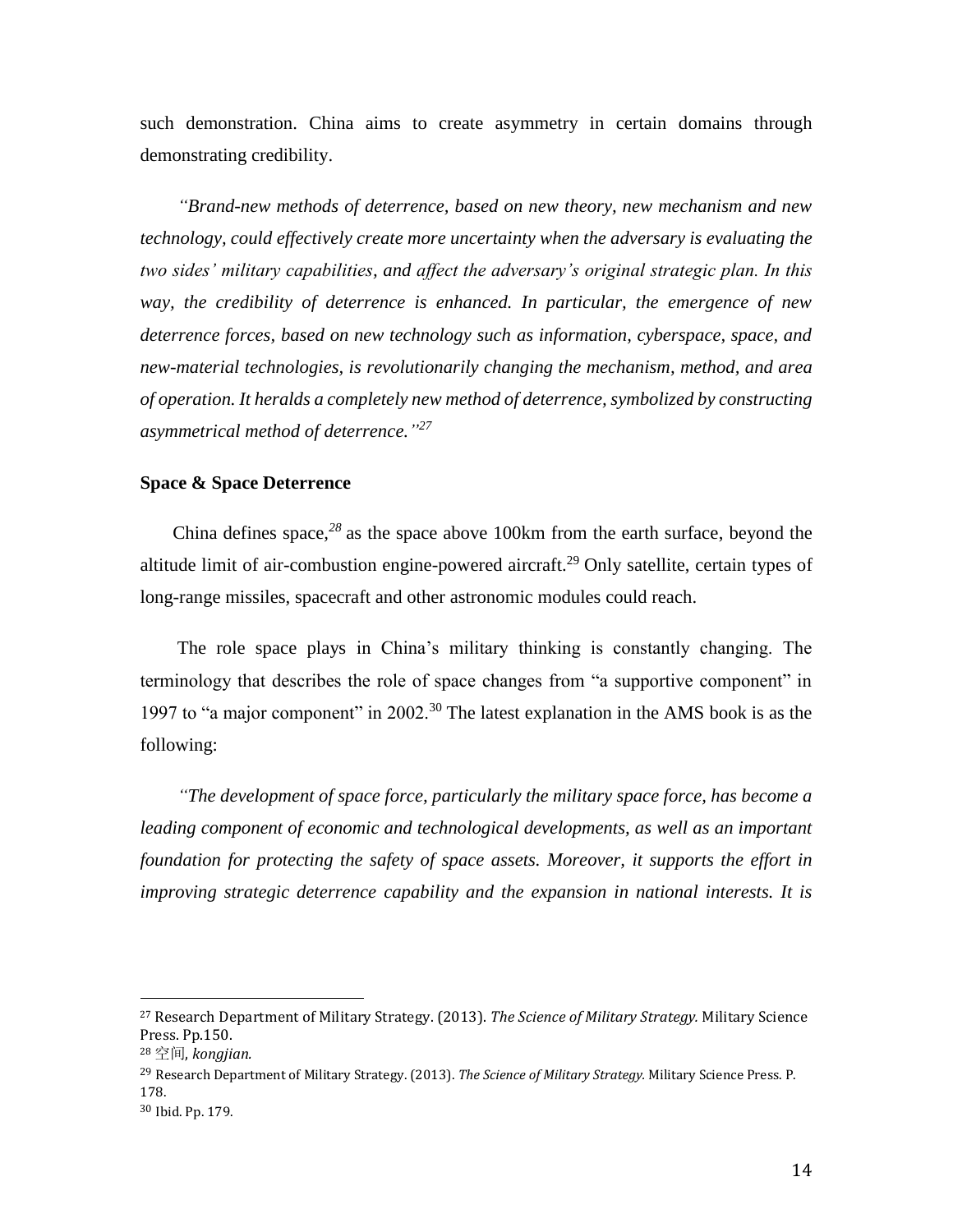*extremely meaningful to build an informatized military force, win informatized wars, and push forward the strategic transformation of the army." 31*

 Successful space operation could result in highly impactful consequences due to the relevance of space assets in modern life. It also operates in an extremely wide range of physical area, anywhere above 100km from the earth surface could be the operational area of space operation. Major powers, heralded by the US, are all investing in developing each other's space assets which could give them an advantage in potential confrontation. Development in space technology is highly costly, thus only countries with sufficient financial and technological resources could effectively develop and make use of space technology, especially for military use.

 Space deterrence refers to the particular type of deterrence carried out by space military capability. Space system and assets are most commonly use as information support for surface military operations at the moment; thus preventing disruption to and maintaining normal function of one's own space system is the top goal of any space-related military operation. Space deterrence, thus is appropriate to thwart adversary's activities since it does not only cause a disruption of space assets, but also creates deep and prolonged consequences in surface operation and civilian life. It fits exactly into the criterion for appropriate method of deterrence since it imposes fear and phobia to the adversary by signaling potential damaging impacts.

 *"[We need to establish] a flexible and various space force. [The force] should have a core of protecting free use of space and efficiently accomplish missions of strategic early warning, and strategic reconnaissance. [We need to] fasten the build-up of space information supporting capability, information defense capability, and information control capability. [Our system needs to] enhance the resistance against attack, disruption, and damage, in order to increase our capability to protect national space security, and effectively deter enemy's intention to launch mass-scale space deterrence and attack."<sup>32</sup>*

<sup>31</sup> Research Department of Military Strategy. (2013). *The Science of Military Strategy.* Military Science Press. Pp.179. <sup>32</sup> Ibid. Pp.148.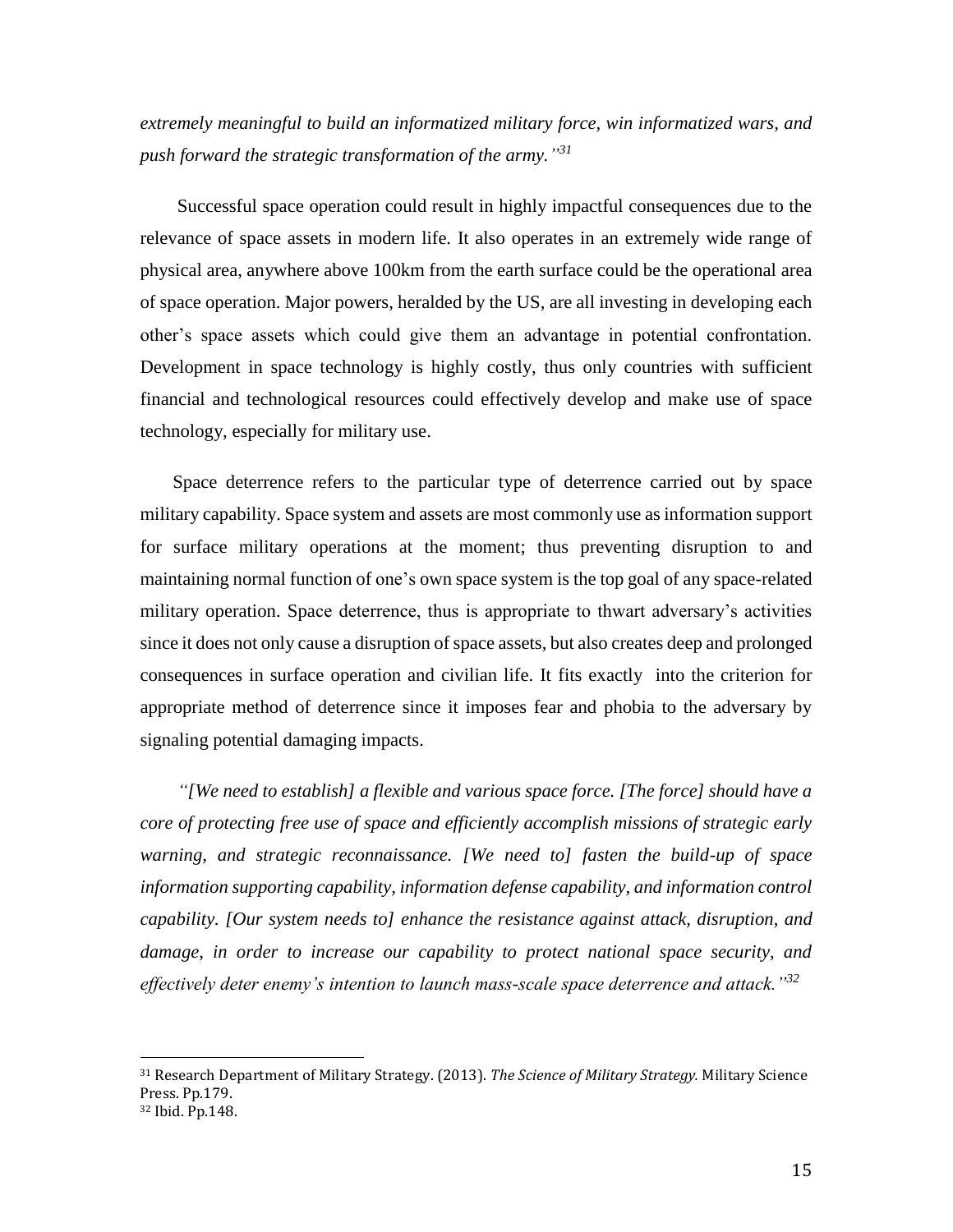*"In order to effectively deter other countries' unfriendly activities in the space and to prevent the damage and disruption of own space system, we should develop offensive capability in the space to a certain extent while keep improving defensive capability in the space. In case of necessary, we need to demonstrate the ability to incur fundamental damage and impacts to other's space system and our firm determination to utilize the capacity. In this way, we are creating psychological pressure and fear to the enemy, to force them not to initiate space operation and war against us." 33*

The guiding principle of space deterrence defines by China's strategists is as follows:

 *"China's legal interests in space are: the space assets and system are not disrupted, and could function as normal so that it would provide consistent space support for social, economic and military activities. China's overall goal in the space are securing the safety of space assets, and protecting legal interests in the space, while not interfering other's countries' legitimate interests in the space. Hence China's military activities in the space are non-exclusive and defensive in the nature…. If, and only if, other countries have already breached china's space security and interests, China will launch space deterrence and counterattack." 34*

 Meanwhile, China should also build its own capable space force which could efficiently carry out space operations. As compared to other major space powers, China's space force is still nascent. Hence, it does not seek to create a space force which is on par with major powers, but should be effective in deterring potential space threats as well as other threats due to the importance of space in transmitting information which guides military operation and civilian activities.

 *"The build-up of space military capability has the characteristics of high input, high cost, and high technology. Being small but capable, and useful is the focal point of all big powers that aim to build up space forces. The capability of China's space military force [is demonstrated by], on the one hand, not aspiring to have a similar size of space force with big military powers in space and not racing on input; on the other hand, establishing* 

<sup>33</sup> Ibid. Pp.182.

<sup>34</sup> Ibid. Pp.185.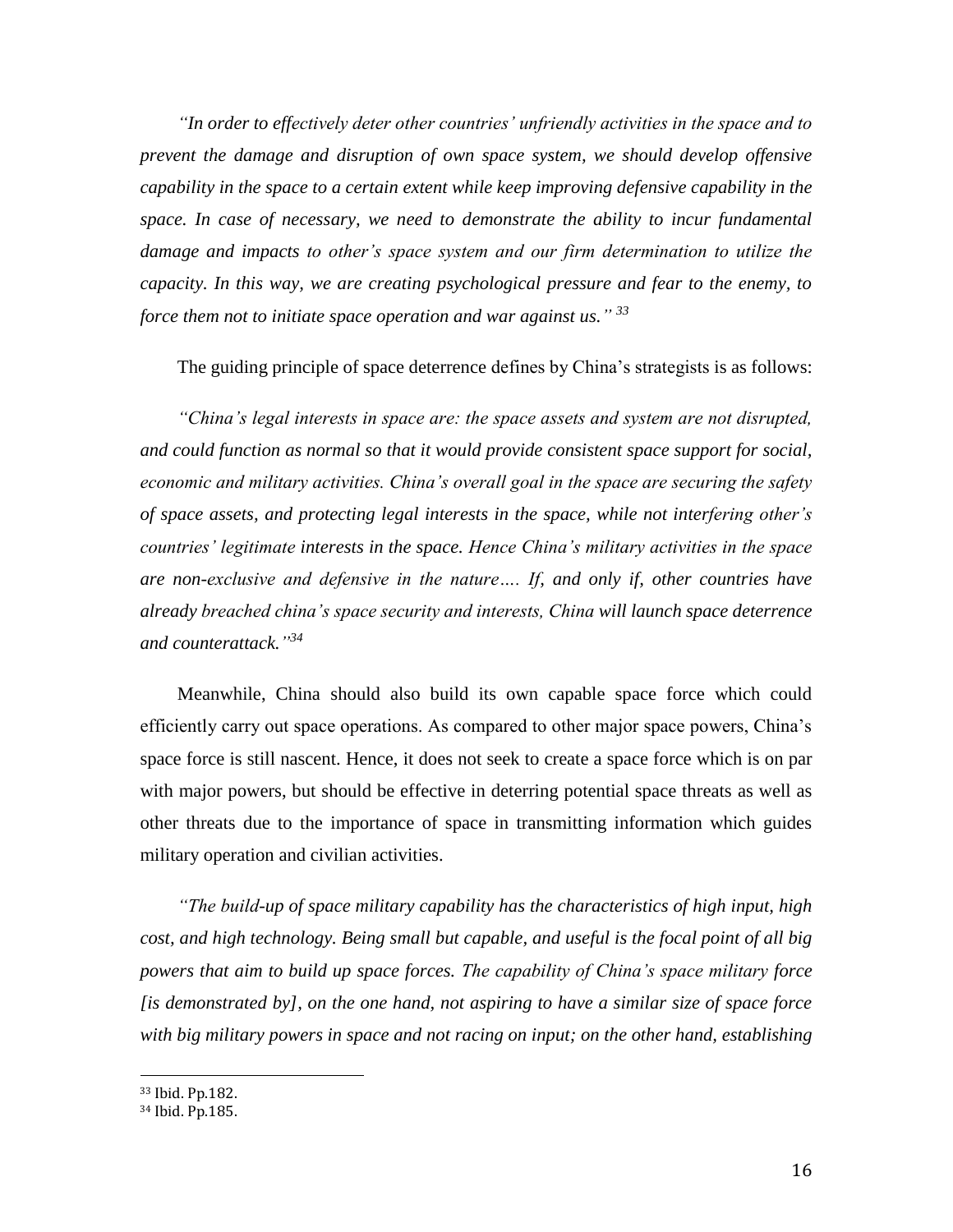*a space force with high efficiency, advanced equipment, high-quality personnel, and scientifically reasonable force and structure. The usefulness of China's space military force [is demonstrated by], the extensive and sufficient information support for forces and military operation in other domains as a force 'enhancer'; the ability to deter big military powers in space by being able to deter and counterattack big powers in space to thwart them from launching space attack to us."<sup>35</sup>*

## **Cyberspace & Cyberspace Deterrence**

 Cyberspace is a newly emerging area of military operation, but it is a fundamental component in the informatized age. Information technology plays a central role in coordinating different forces in modern wars, thus it is a critical point which must be guarded against any interruptions. Meanwhile, striking on other's cyberspace and information networks could possibly paralyze the adversary's information system, and further cause substantial damage. Besides military use, information technology is an irreplaceable and inevitable component of the socio-economic order. A strike, or a potential strike on a civilian network could incur damage and fear to the society as a whole. Espionage in the cyberspace, both for military and civilian purposes, is also difficult to detect, contain or prevent. Hence, cyberspace is considered as the fifth dimension in modern warfare under the condition of informatization. *"Among different countries, in particular major powers, competitions intensify on ensuring information security and system during the peaceful time, as well as securing information advantage and dominance during the wartime." 36*

Cyberspace warfare has the following characteristics:

*Highly wide range of operation*

<sup>35</sup> Ibid. Pp.187.

<sup>36</sup> Ibid. Pp.188.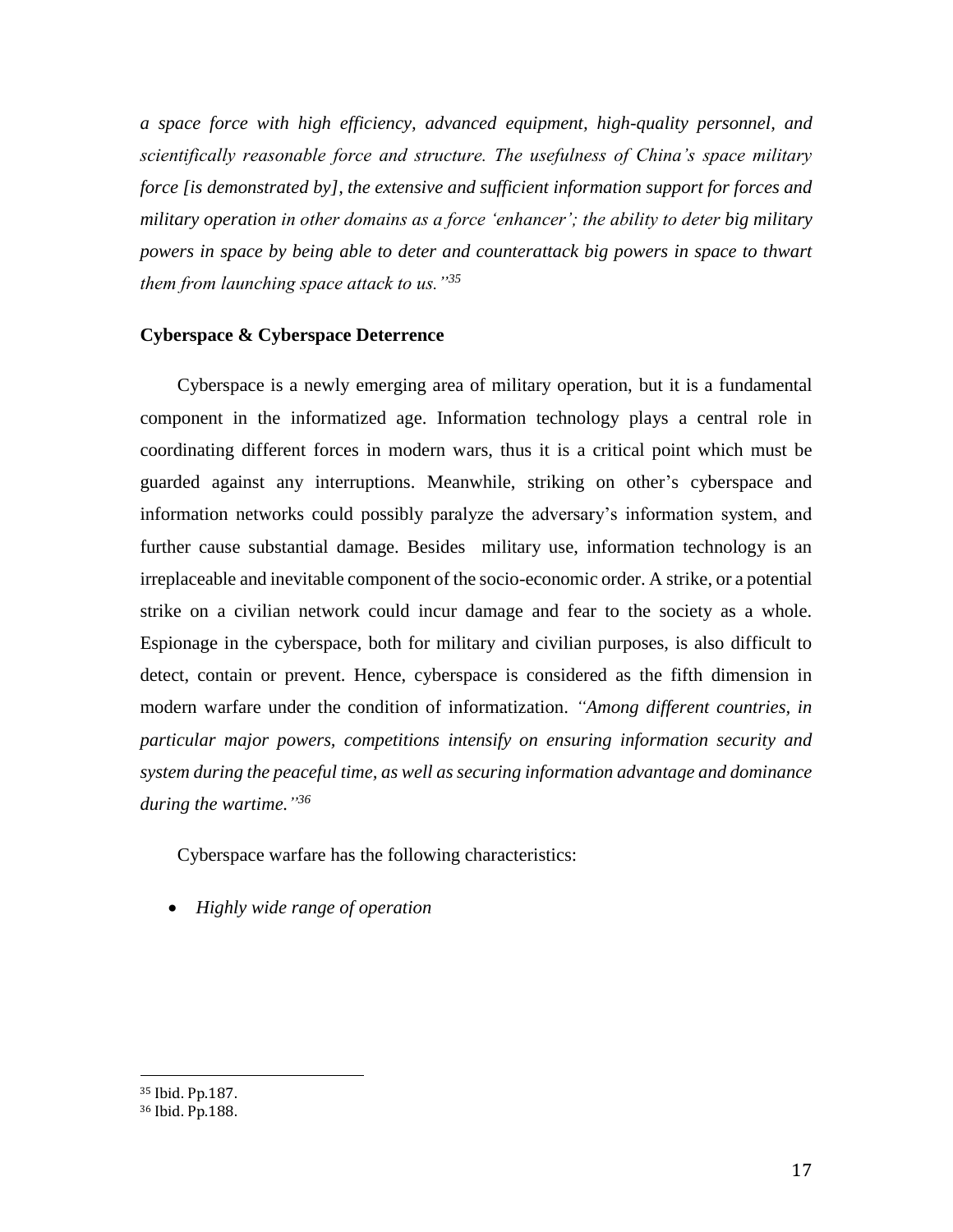Because of the pervasiveness of the Internet in the society, cyber operations can be conducted in all aspects of social life. It casts huge influence on not only military activities, but also social life.

#### *Extremely undetectable methods*

 Information is the fundamental substance of cyberspace, it is also the ammunition in cyber wars. Due to the speed of information, a cyber attack can be launched and completed in an instant. Any junctions in the network, ranging from hard infrastructure such as modem, network, processor and server, to software such as communication, media information, data transferring and operating system can be the targets of cyber operation. Moreover, the identity of attackers could remain anonymous for a significant duration of time. It enables long-range attacks with paralyzing impacts.

#### *Huge benefit but low cost*

 The destruction caused by a cyber operation could be in proportionately large compared to the cost that is required. Therefore, to a certain extent cyber deterrence is similar to nuclear deterrence.

#### *High professionalism*

 Cyberspace and informational technology are highly specialized areas of operation which require professional training for experts. Hence, a confrontation in cyberspace is more of a confrontation among different groups of cyber experts.

 *"[We need to establish] an cyber attack-defense force with partial advantages. [We need to] insist on applying active cyber defense strategy. Based on the ever-strengthening information and network defense capability, [we should] fasten the build-up of an information force which uses equipment for information warfare as main methods of operation. [The force] is commissioned with conducting information operation in particular."<sup>37</sup>*

l

<sup>37</sup> Ibid. Pp.148.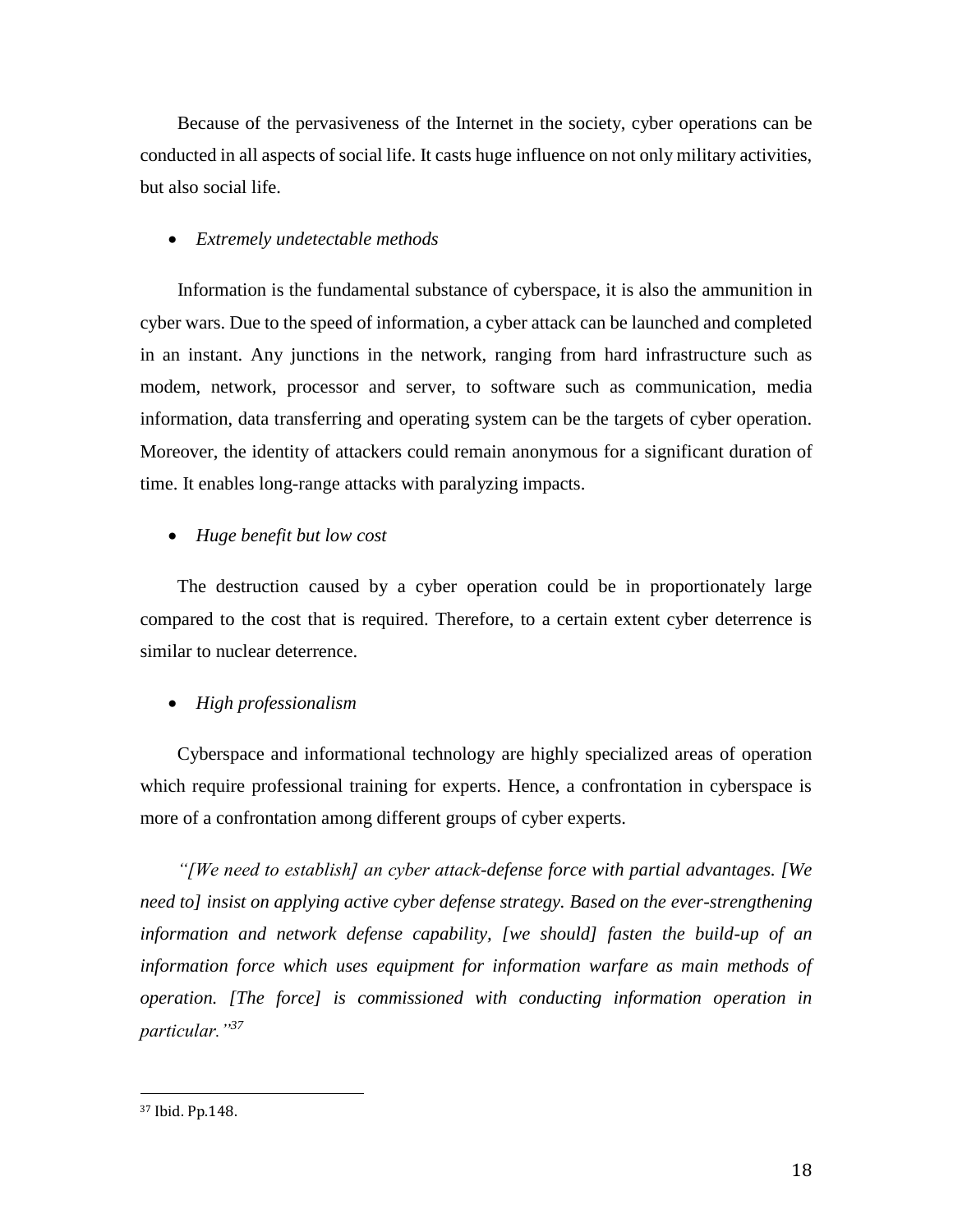*"The pervasiveness of network and its characteristic of military-civilian dual use, determine that there are various cyber attack and defense forces. The forces for cyber operation could be classified into professional military cyber force, authorized force and pure civilian force. Professional military cyber force is the armed force which is particularly commissioned to carry out cyber operation in the military rank. Authorized force is the organized local forces that are authorized by the military. It should be built up*  mainly within the relevant government departments such as the Ministry of National *Security and the Ministry of Public Security. Civilian force is the self-initiated cyber attackdefense forces among the civilian society, and can be used for cyber operation after being organized and coordinated. The high professionalism of cyber struggle, the high intensity of cyber war, and the high political requirement determine that military cyber force will be the core in the cyberspace for cyber operation. [The military cyber force] is automatically the crucial point for the built-up of cyber forces."<sup>38</sup>*

 Cyber deterrence is strategic due to its massive destructions if a cyber attack is successfully launched. Besides cyber capability, conventional military capability also can serve as a tool of cyberspace deterrence.

 *"Cyber deterrence is the activity which thwarts the adversary from launching largescale cyber attack to prevent severe consequences of such attacks, through the demonstration of cyber offensive and defensive capabilities as well as the determination to initiate counterattack." 39*

 China is an information-reliant country. Information technology has pervaded into every aspect of social life. However, critical technology in the technological field is not controlled by China. Compared to countries with advanced capability in information technology, China is disadvantaged in cyberspace. Hence the main goal of China's cyber deterrence is *"to ensure the information security of main enterprises in the fields of finance, communication and transportation, energy and national defense, as well as the information security of the military force. [Another goal is] to ensure the normal operation of* 

<sup>38</sup> Ibid. Pp.196.

<sup>39</sup> Ibid. Pp.193.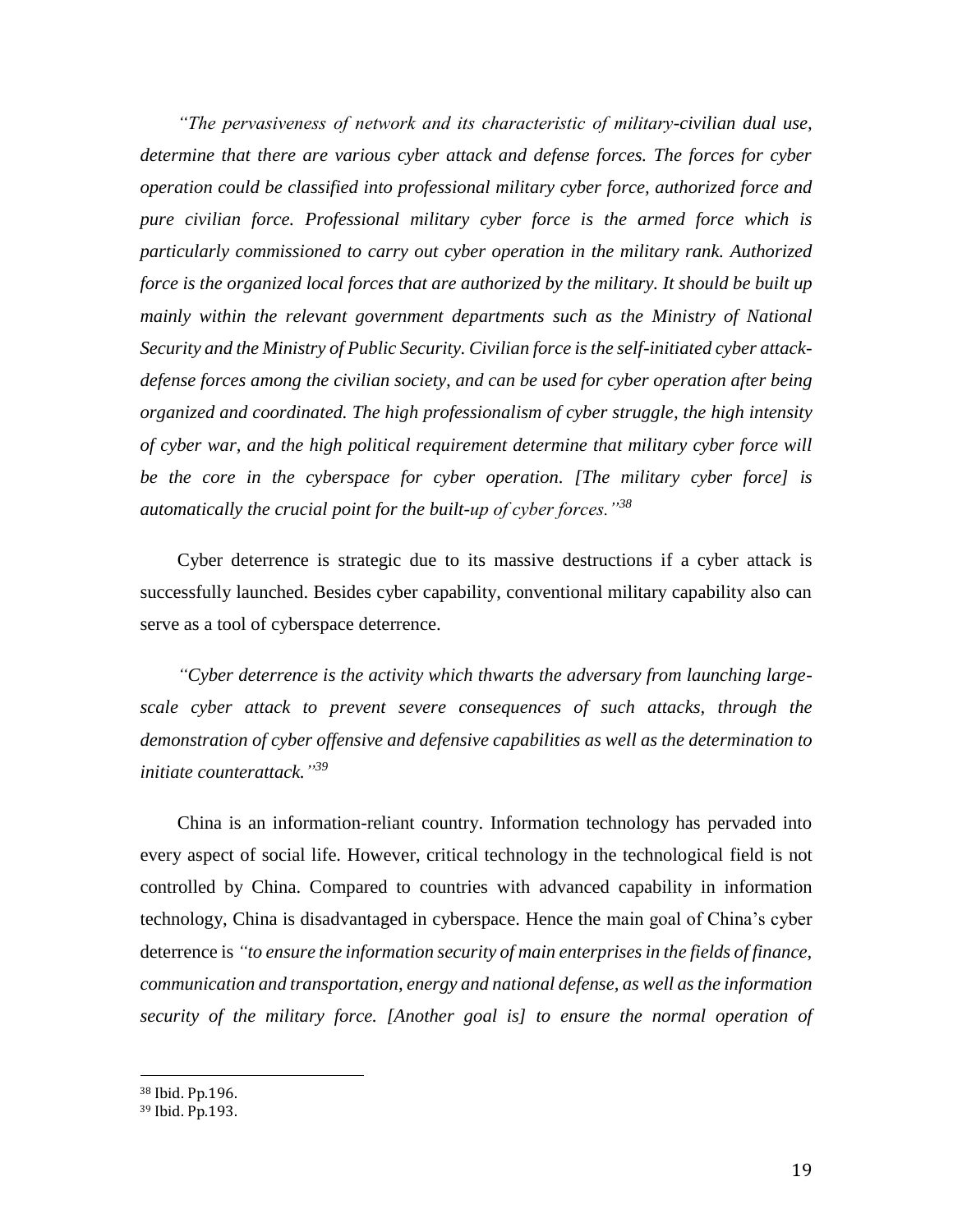*information network…. China's strategy is to limit and contain cyber attacks in a bearable manner. It is apparently defensive and non-destructive." 40*

## **Asymmetry**

 China recognizes its inability in quickly catching up the pace of development that major military powers have done so far. Hence it seeks to creates its niche area in which its development is advanced, or at least on par with major competitors. Space and cyberspace thus becomes crucial in the theorization of China's military strategy. As compared to nuclear weapons, space only became crucial to military operation since the 1970s, which is much later. The use of information technology further emphasizes the importance of space assets such as satellites for military use. Cyberspace, meanwhile, is an inseparable part of the current military command system and is also crucial in maintaining societal order. However, the development and the military implication of the two domains, gradually gained importance in military thinking quite recently as compared to that of the nuclear weapons. Hence, China tries to use these two areas as potential domains which could create asymmetry against an enemy and favor China's position.

 *"Due to the limitation of the level of our national development and the internal rules of military development, our military force will still face the difficulty of confronting advantageous enemies using disadvantageous equipment in the near future. Particularly in a local war under the condition of informatization, the interference of a strong enemy could make the situation inevitable in which our side is weaker or on par with the other…. The advantage of adhering to asymmetrical warfare is its high flexibility…. [We] need to create conditions so [we will] never fight wars in ways that the enemy has the advantages."<sup>41</sup>*

 *"In a local war under conditions of informatization in the near future, the fact that enemies may have equipment with high-technology could create a situation in which we are disadvantageous. One way to reverse that trend is to create conditions which are friendly to us, to seize the war initiative, and to use favorable condition/posture to* 

<sup>40</sup> Ibid. Pp.195.

<sup>41</sup> Ibid. Pp.128-129.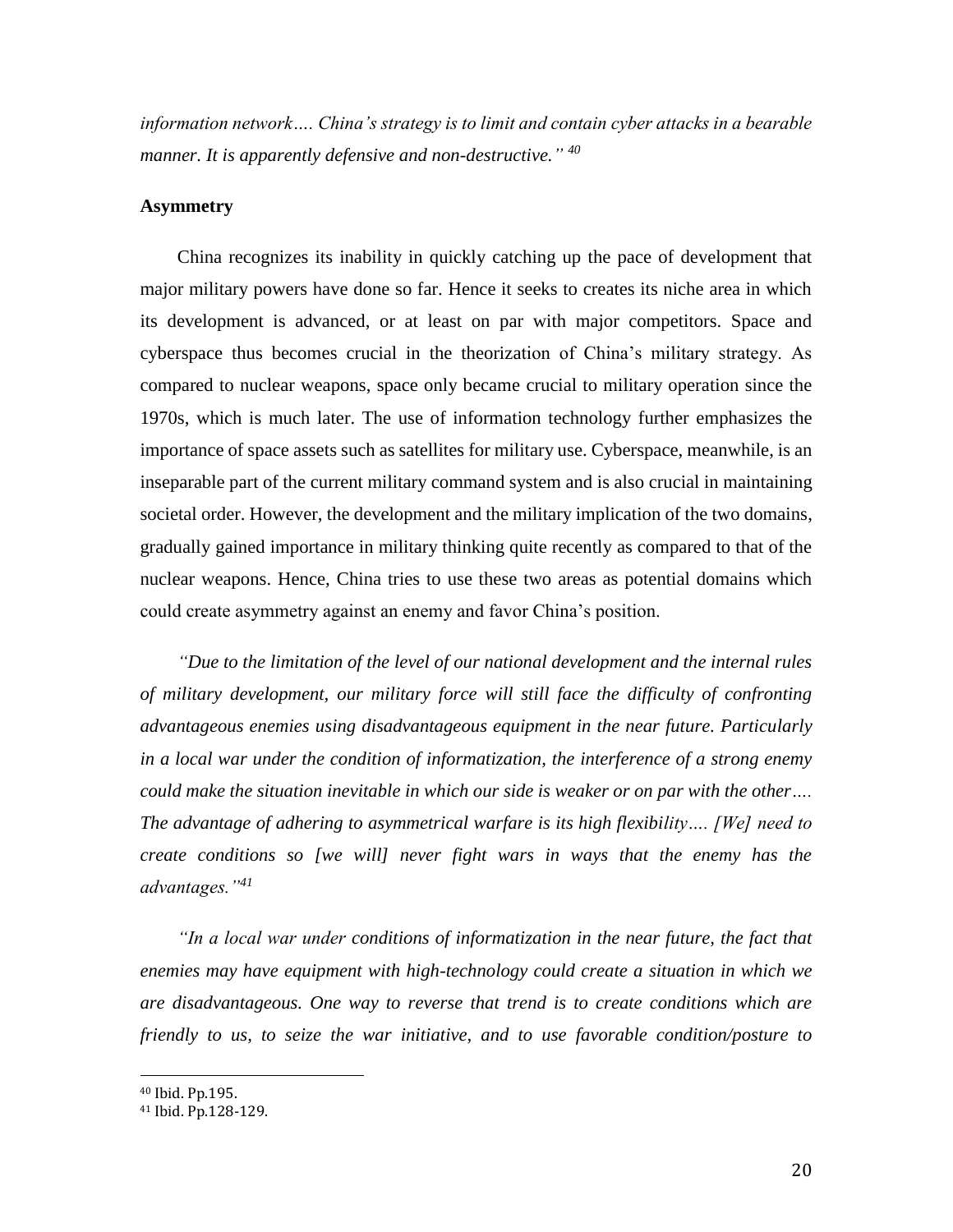*compensate the inferiority in equipment…. [We should] dare to use military deterrence, particularly the new methods of struggle in the fields of space and cyberspace, to impair the enemy's war commanding system."<sup>42</sup>*

 *"…. Among all, control of information is the foundation of seizing initiatives in battle. Without information supremacy, it is difficult to effectively organize fighting for control of air and control of sea."<sup>43</sup>*

 *"Since the beginning of the 21st Century, the swift developments in space system, cyber technology and their application in military aspects, make space and cyberspace new fields for seizing the initiatives. [We should] strengthen our force in competing for commanding height in the space. In case of necessary, we need to target the characteristics of high cost, limited amounts and uneasy development of space weapon technology, to create superiority in a localized area in order to hit and destroy critical targets of the enemy's space system. Regarding the characteristic of military-civilian dual use of space system, [we should] use military means to protect the safety of civilian space assets, and use civilian space system to enhance the capability of military space system. Regarding the characteristic that space activity requires support from the surface, [we should] insist using multiple methods in various domains including land, sea, air, space, cyberspace, and electromagnetic to disrupt the communication system which could cut the connection between space and the earth. Thus the enemy will not be able to operate its space system. Regarding the characteristic that cyberspace is easy to attack but hard to defend, [we should] insist emphasizing on [cyber] attack [during war time], which could disrupt the software system and damage the hardware system simultaneously. Regarding the characteristics that the boundary of cyberspace is amorphous and it is hard to distinguish military activitiesfrom civilian ones, [we should] insist on combining peaceful and military use, integrating civilian and military use. So [we could] use civilian activity to cover military activity during peaceful times, and combine the forces of civilian and military during war times."<sup>44</sup>*

<sup>42</sup> Ibid. Pp.129.

 $\overline{a}$ 

<sup>43</sup> ibid. Pp.130.

<sup>44</sup> Ibid. Pp.130-131.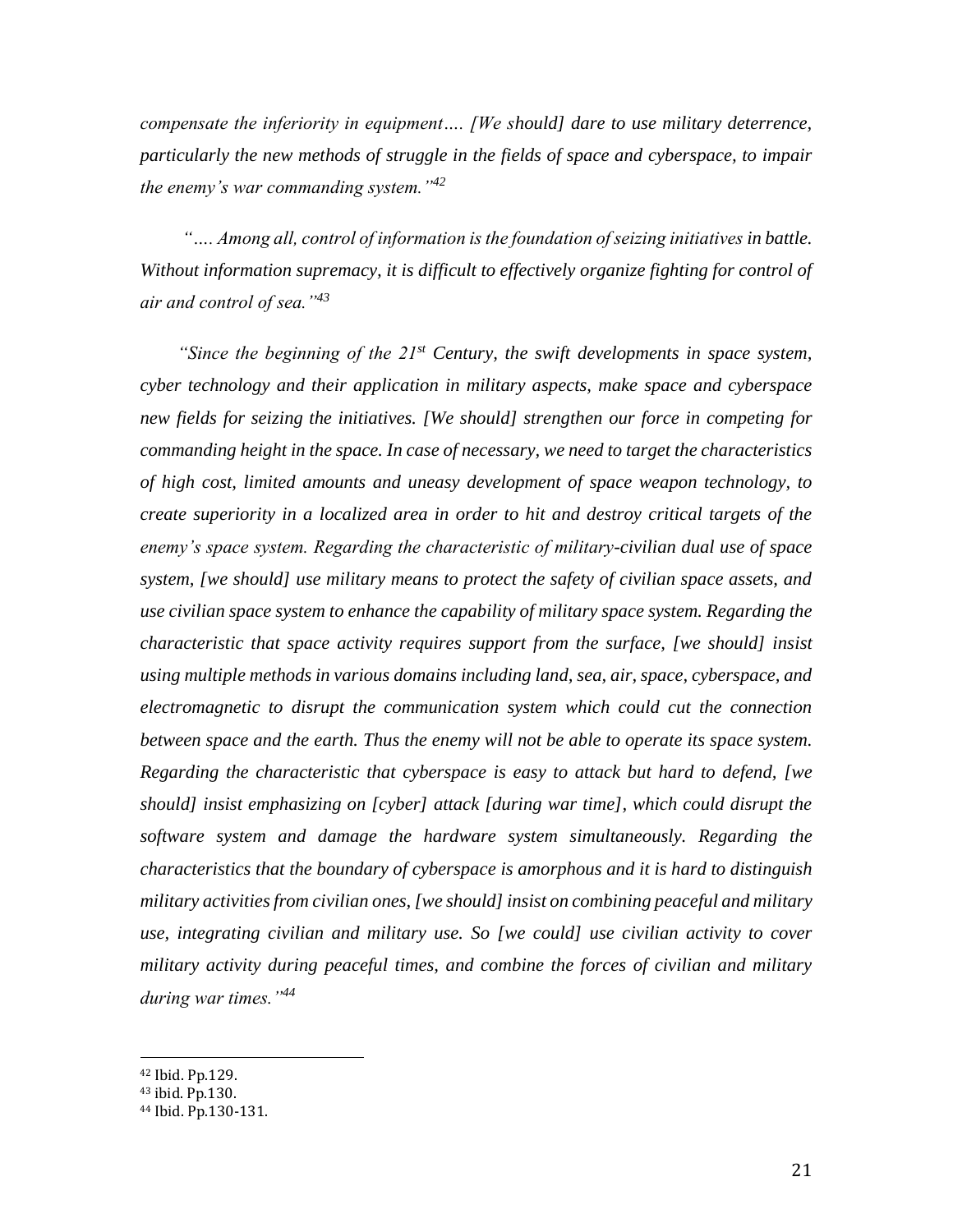*"Attacking weapons in cyberspace are low-cost and fast developed. The risk of being punished due to cyber attack is relatively minimum. Network system itself has complicated and sophisticated networks, thus the presence of weakness and loopholes is inevitable. Meanwhile, cyber defenders only succeed in fixing the weakness that has been attacked, but not those remain inactive or have not been identified. In general, cyberspace has the characteristic of being easy to attack and difficult to defend which is apparently asymmetrical."<sup>45</sup>*

### **A Symbiosis**

 There is a close symbiosis between space and cyberspace. The safety of space assets ensures the transfer of information could be less interrupted. The uninterrupted transfer of information then serves as a critical component for C4ISR (command, control, communications, computers, intelligence, surveillance, reconnaissance), which are crucial in modern military operations.

 *"From the perspective of gaining competitive edge for future wars, [we] need to highly emphasize the two newly-emerged battlefields – space and cyberspace. [We should] make them important combining parts in future joint operation, or important independent area of operation to fulfill strategic goals directly. [We need to] establish basic guidelines of operation in space according to space-based information support, space deterrence, space defense, anti-satellite and anti-missile capabilities, and of operation in cyberspace based on network intelligence, cyber attack and cyber defense."<sup>46</sup>*

 So in China's overall doctrine of military strategy, it emphasizes the concept of joint operation among the five dimensions of military operation.

 *"In the use of conventional deterrence, [we] should strive to integrate information, and space forces with conventional forces on land, in the sea and in the air. [Hence we can] deter security threats in different magnitudes and modes, from different sources."<sup>47</sup>*

<sup>45</sup> Ibid. Pp.193.

<sup>46</sup> Ibid. Pp.118.

<sup>47</sup> Ibid. Pp.152.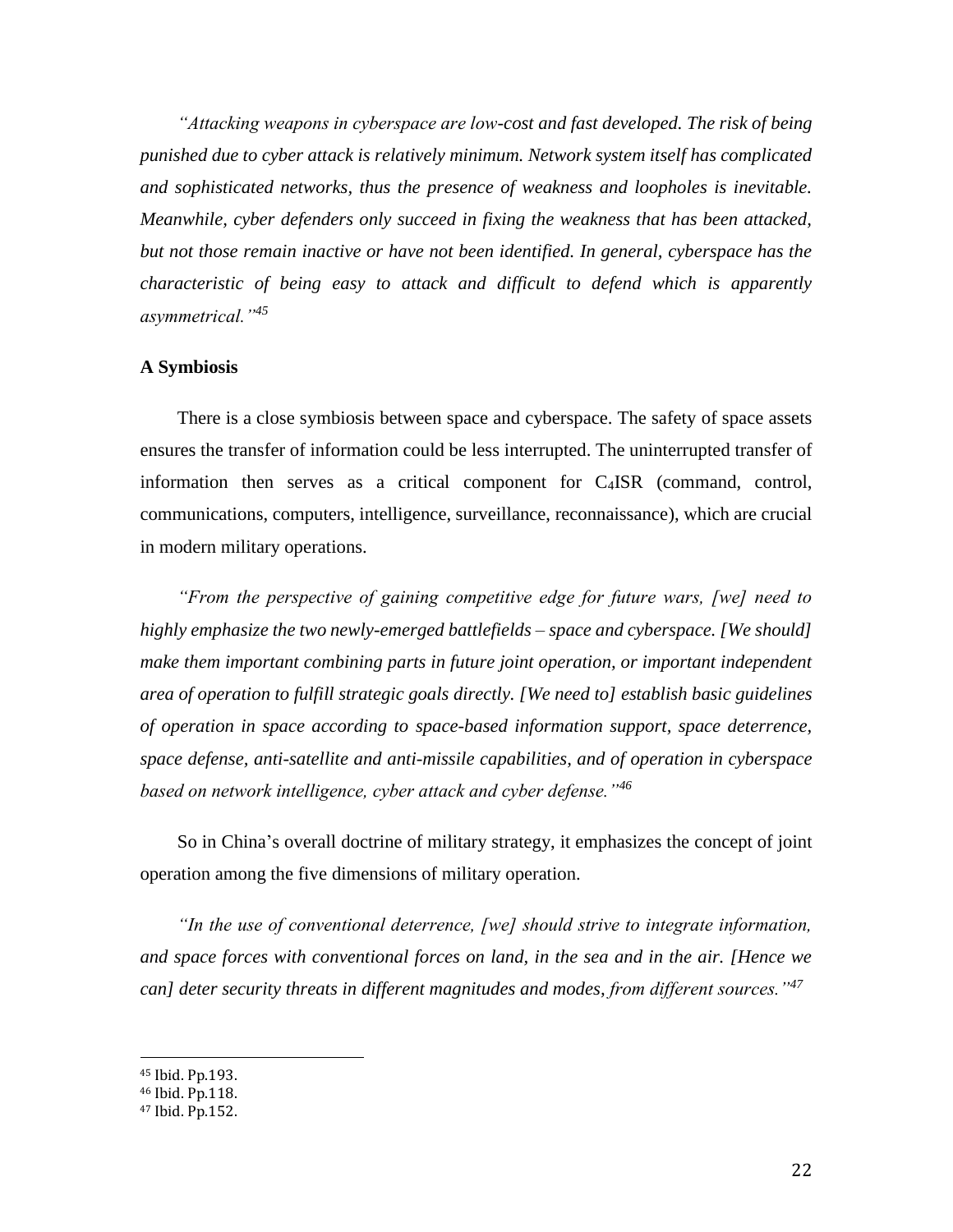*"Joint operation, refers to the coordinated operation among land, sea, air, space, and cyberspace, with the utilization of informatized weapon systems and campaign strategy, based on networked military information system. <sup>48</sup> …. In accordance with the characteristics of the locals wars under conditions of informatization, joint operation must emphasize the leading role of information." 49*

 It focuses on creating asymmetrical advantage in a particular area, unit or junction which has critical impacts on the whole system. The respective Chinese words are *xitong* (system), *yaohai* (crucial points), *jiedian* (critical junctions). It does not seek to completely destruct the war system of an adversary. Instead, it tries to paralyze the adversary. Deterrence could be carried out by demonstrating the capability of paralyzing critical areas, junctions and units in case of necessary. *"From the perspective of strategic guidance, [we] mainly should focus on destroy the will of an adversary who attempts to launch a war. …. 50 [We] should also create opportunities to force enemies not to fight a war in which the enemy has the comparative advantages."<sup>51</sup>*

# **Conclusive Remarks**

 The book outlines the PLA strategists thinking about the international order in the near future, and how China could maximize its interests under that condition. It defines "local wars under the condition of informatization" as the fundamental mode of war that China may face. Hence, the PLA's preparation for deterrence and operation should target on the characteristics of such wars. Moreover, it also emphasizes the point that China is having a strategic opportunity for national development. It shows China's uneasiness in voluntarily waging a war which could severely damage its national development. Deterring a potential conflict, or containing the exaggeration of a conflict, would be top goals of the PLA's preparation.

 The PLA acknowledges its limitation in conventional military development, thus tries to use unconventional or newly-emerging means to compensate the inadequate

<sup>48</sup> Ibid. Pp.124-125.

<sup>49</sup> Ibid. Pp.125-126.

<sup>50</sup> Ibid. Pp.126.

<sup>51</sup> Ibid. Pp.129.